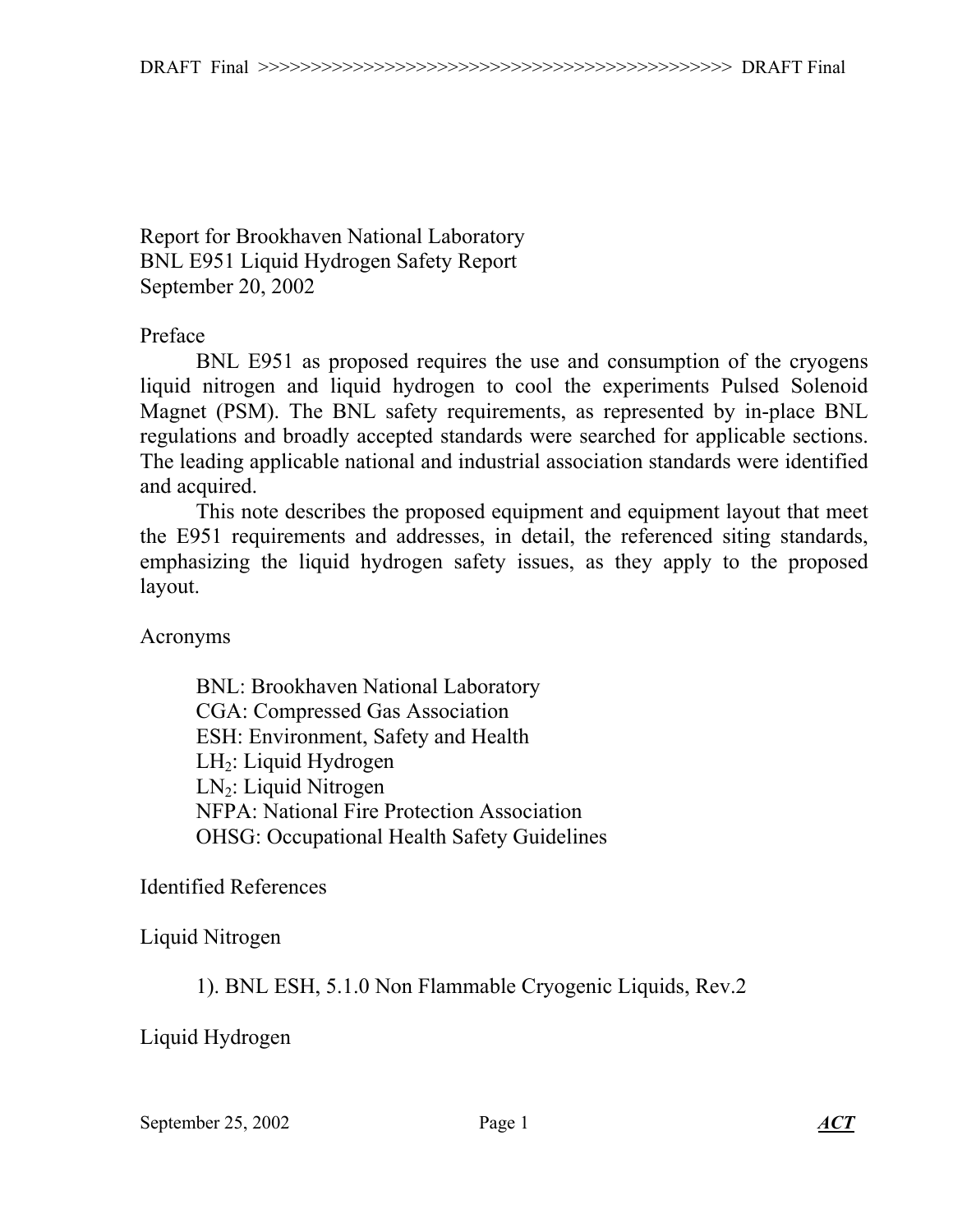2). BNL OHSG, Special Precautions for Locations Containing Flammable Atmospheres, 4.12.0

3). BNL OHSG, Flammable Cryogenic Liquids, 5.2.0

4). NFPA 50B, Standard for Liquefied Hydrogen Systems at Consumer Sites, 1999 NFPA

5). CGA G-5.4-2001, Standard for Hydrogen Piping Systems at Consumer Locations,  $2<sup>nd</sup>$  Edition

6). CGA G-5.5-1996, Hydrogen Vent Systems,  $1<sup>st</sup>$  Edition.

Secondary References, referenced by those above

7). CFR 1910.103, Hydrogen, current

8). API Recommended Practice 521, Guide for Pressure-Relieving and Depressuring Systems, 4<sup>th</sup> Edition, March 1997

### Applicable Drawings

The general area layout drawings are those of the A3 beam line. The attached building layout sketch is an excerpt that concentrates on the inside area that includes the beam cave and is bounded by building walls. The beam cave sketch increases the clarity of near PSM connecting cryogenic lines and valves.

 The attached cryogen storage and equipment area layout sketch is an excerpt that concentrates on the outside area bounded by building walls to the left and bottom and the experiment's trailer at the top. It includes the Circulator/HE, and the liquid hydrogen and liquid nitrogen dewars and the connecting piping.

### Approach

 All issues of each identified standard that may apply will be addressed in terms of the layout proposed and the design rationale described.

 When a standard requirement applies, compliance will be noted with an "Applied, Applies or Full Compliance" label at the indicated section. When qualifications of any kind are made they are made in RED at the indicated section(s). If an explanation or a qualified response is required, they will be indicated in *RED ITALIC* at the indicated section(s). If lengthy explanations or qualified responses are required the reference to the appended material will be made in RED for easy identification.

Oxygen Deficiency Hazards (ODH) Matters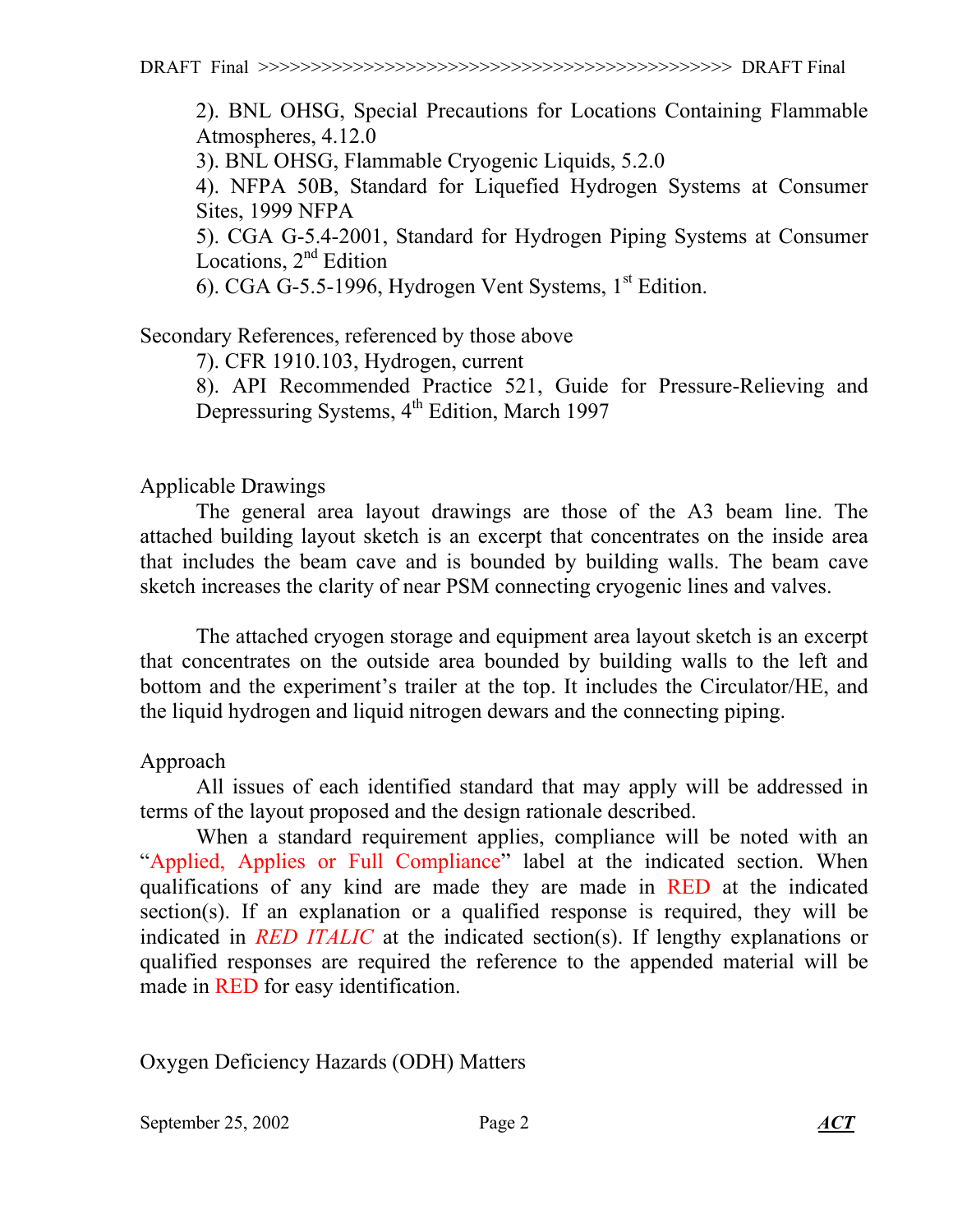Please note that indoor, confined space, ODH matters will be separately addressed and reported by others.

#### Major Interlocks Recommended

 A brief Major Interlock list and discussion of the listed item is appended as Appendix 1.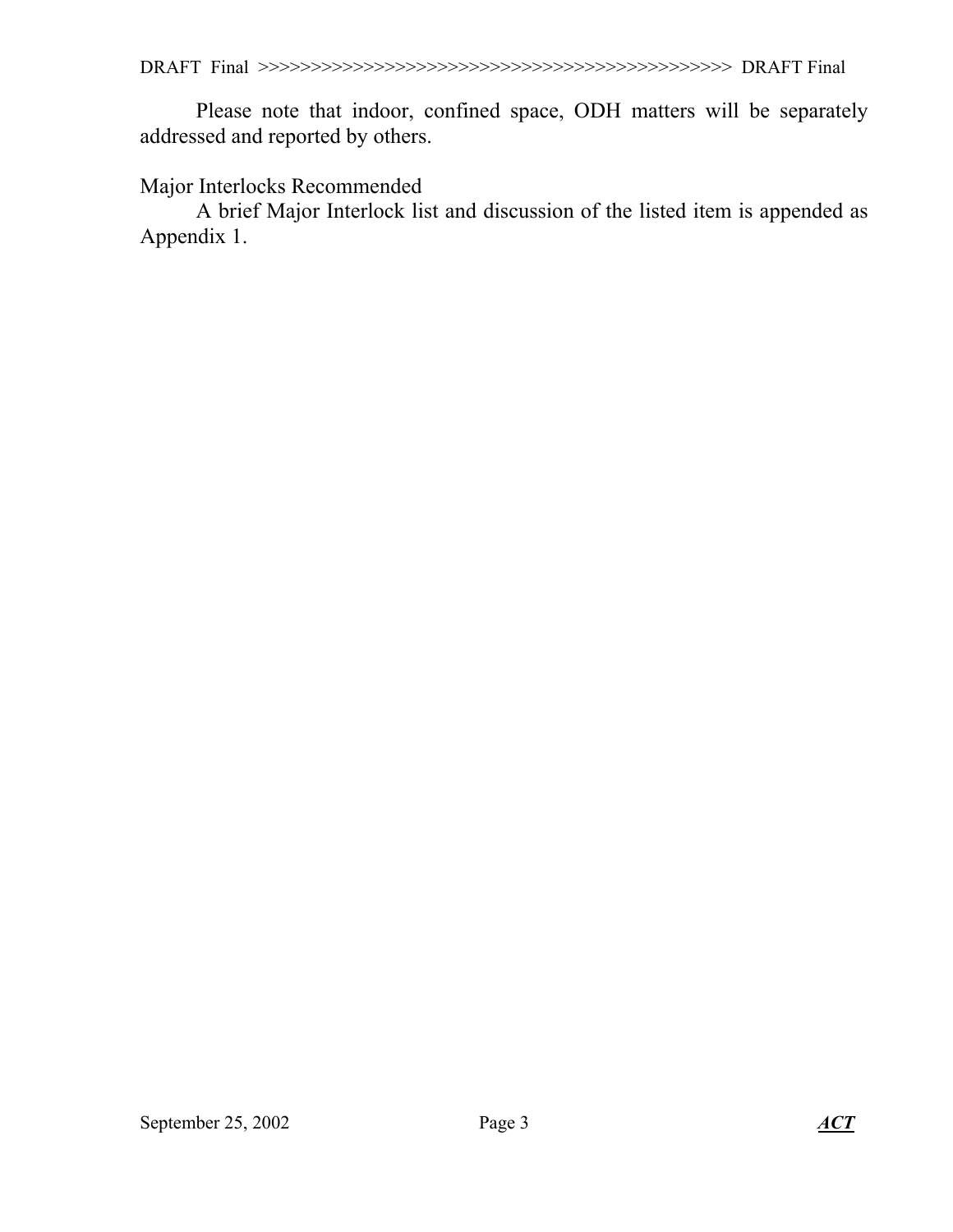### BNL ESH, 5.1.0 Non Flammable Cryogenic Liquids, Rev.2

*Design Comment by section and as appropriate follows. Note that though the original text may be truncated below for readability, the full meaning of the original applies.* 

- I Introduction
- II Scope
- III Responsibilities
- IV General Requirements
	- A Storage through 7.: Full Compliance
	- B Transfer and Handling through 5.: Full Compliance
	- C Personnel Protective Equipment: Full Compliance
	- D Engineered Systems: Full Compliance
	- E Records and Documentation: Full Compliance
- V Definitions
- Appendix A: N/A
- Appendix B: N/A
- Appendix C: N/A
- Appendix D: N/A
- Appendix E: N/A
- Appendix F: N/A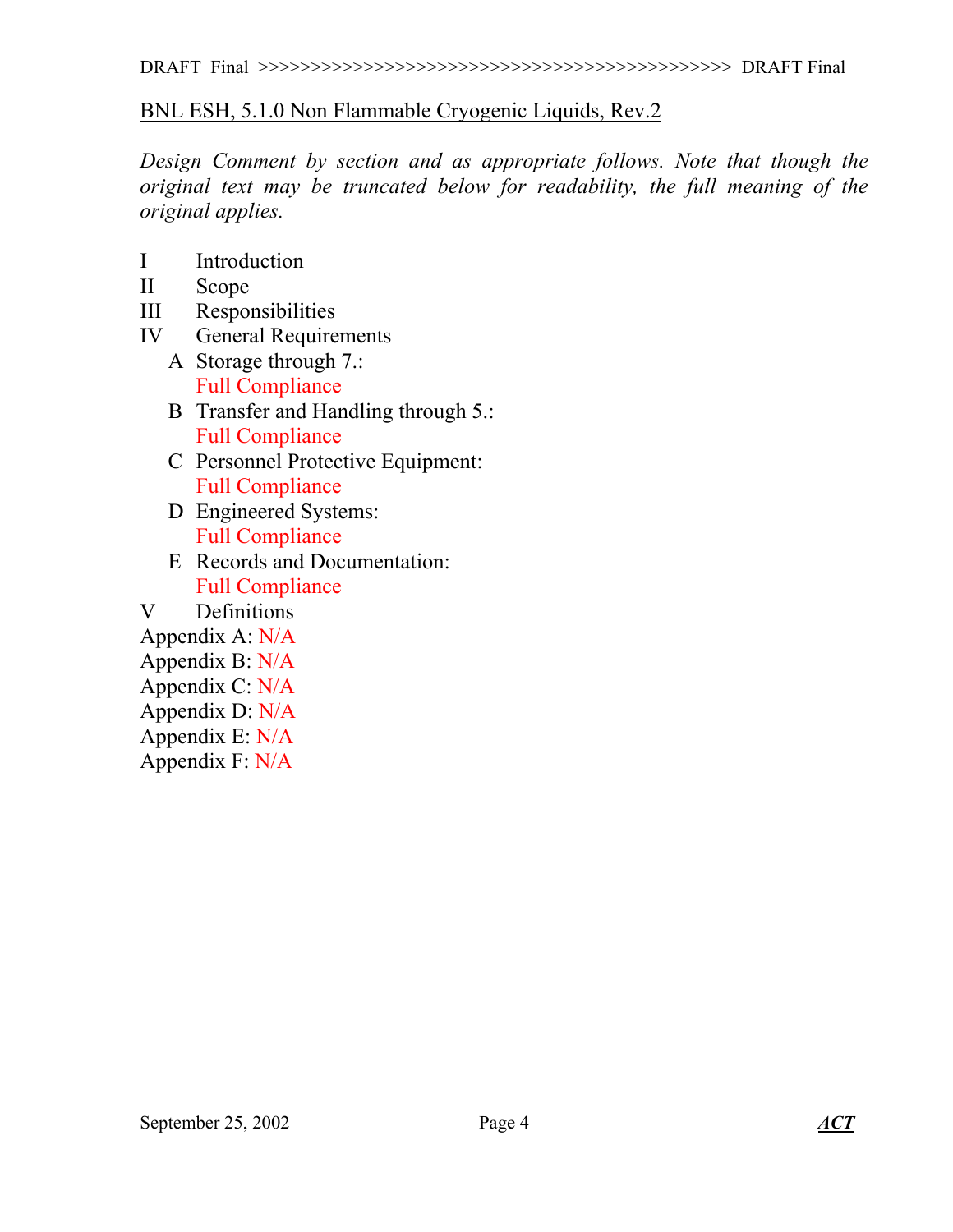BNL OHSG, Special Precautions for Locations Containing Flammable Atmospheres, 4.12.0

*Design Comment by section and as appropriate follows. Note that though the original text may be truncated below for readability, the full meaning of the original applies.* 

- I Introduction
- II Scope
- III Definitions
- IV Responsibilities
- V Locations Not Requiring Special Precautions
- VI Locations Requiring Special Precautions
	- A Locations Potentially Requiring Special Precautions
		- 1 Flash point below 40 C. Applies.
		- 2 Flammable Gases or vapors are likely to be present. Applies for the Vent Stack exhaust.
		- 3 Liquids having flash points above 40˚C. Does not apply.
	- B Division 1 Location
		- Does not apply.
	- C Division 2 Locations. Applies.
	- D Adequate ventilation and not likely to leak.
		- 1 Applies.
		- 2 2a. Adequately ventilated, can't escape except under abnormal conditions, liquid hydrogen totally contained in a permanent piping system. Applies.
		- 3 Does not apply.
		- 4 Does not apply.
- VII Boundaries of Classified Locations
	- A Determining Boundaries
	- B Boundary Identification
		- Full Compliance
	- C Use of Diagrams

Appendix A, 1 through 11 and 13 through 14 do not apply.

Appendix A, 12. Applies. Defines a 25' diameter within which there must only be Class I Division II Group B electrical equipment.

- VIII Basic Equipment Requirements
	- A Design Based Upon Division Classification

September 25, 2002 Page 5 *ACT*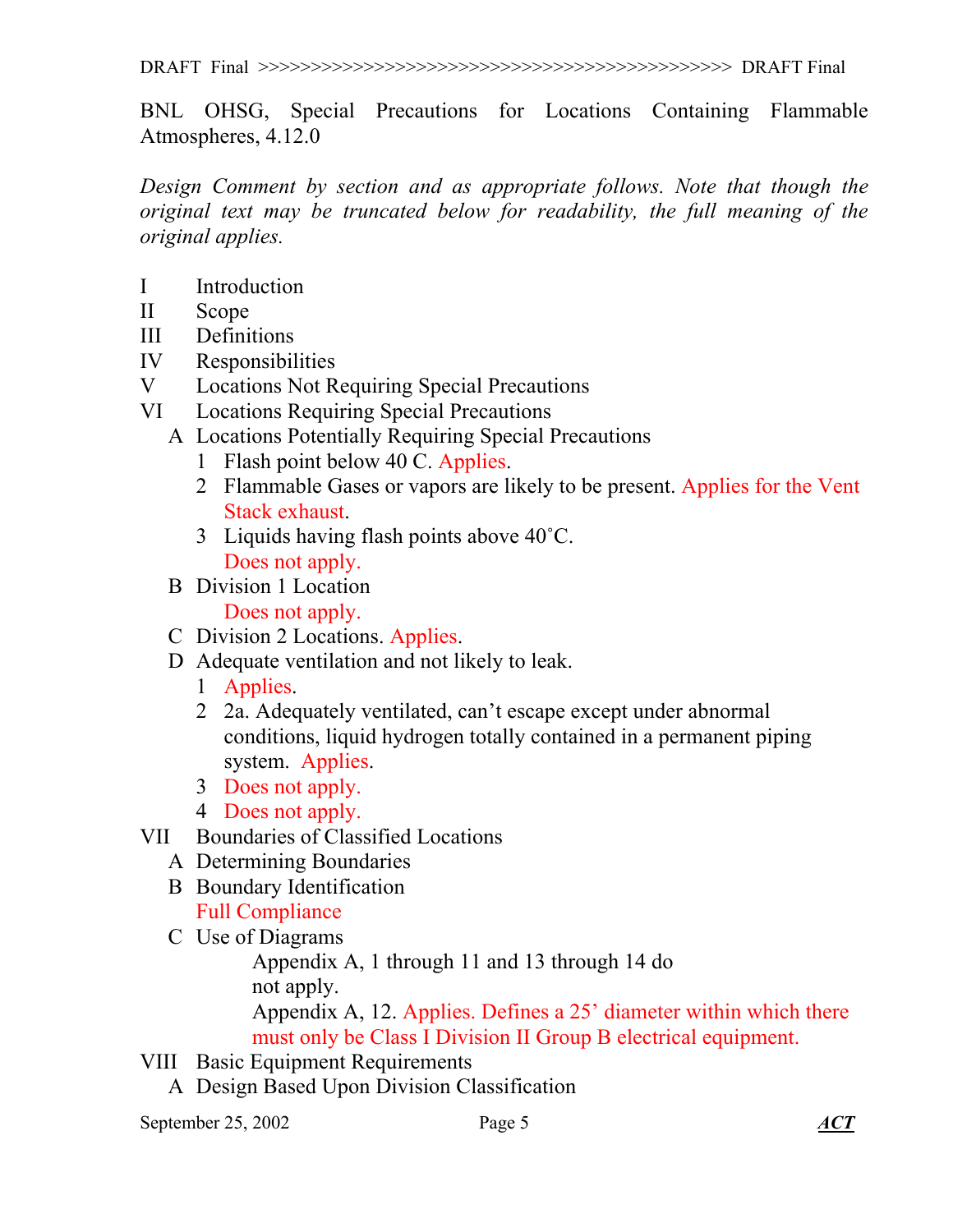- 1 Division 1. Does not apply.
- 2 Division 2. Applies.
- B Minimize Equipment in Classified Location Applies.
- C Appropriate Equipment for Classified Locations
	- 1 Applies.
	- 2 Applies.
	- 3 Applies.
- D Approved Equipment

Applies.

E Unapproved Equipment

No unapproved equipment will be used.

- IX Equipment Categories
	- A Explosion Proof:

Applies.

B Purged Enclosures:

Applies.

C Intrinsically Safe: Applies.

D Non-Incendiary Equipment:

- Applies.
- X Ventilation
	- 1 Does not apply, all piping and equipment locations are out-of-doors.

Appendix A. Addressed above.

# Appendix B.

Table B-1: Hydrogen applies.

Table B-2: Does not apply.

Table B-3: Does not apply.

## Appendix C.

Application Example

\*\*\*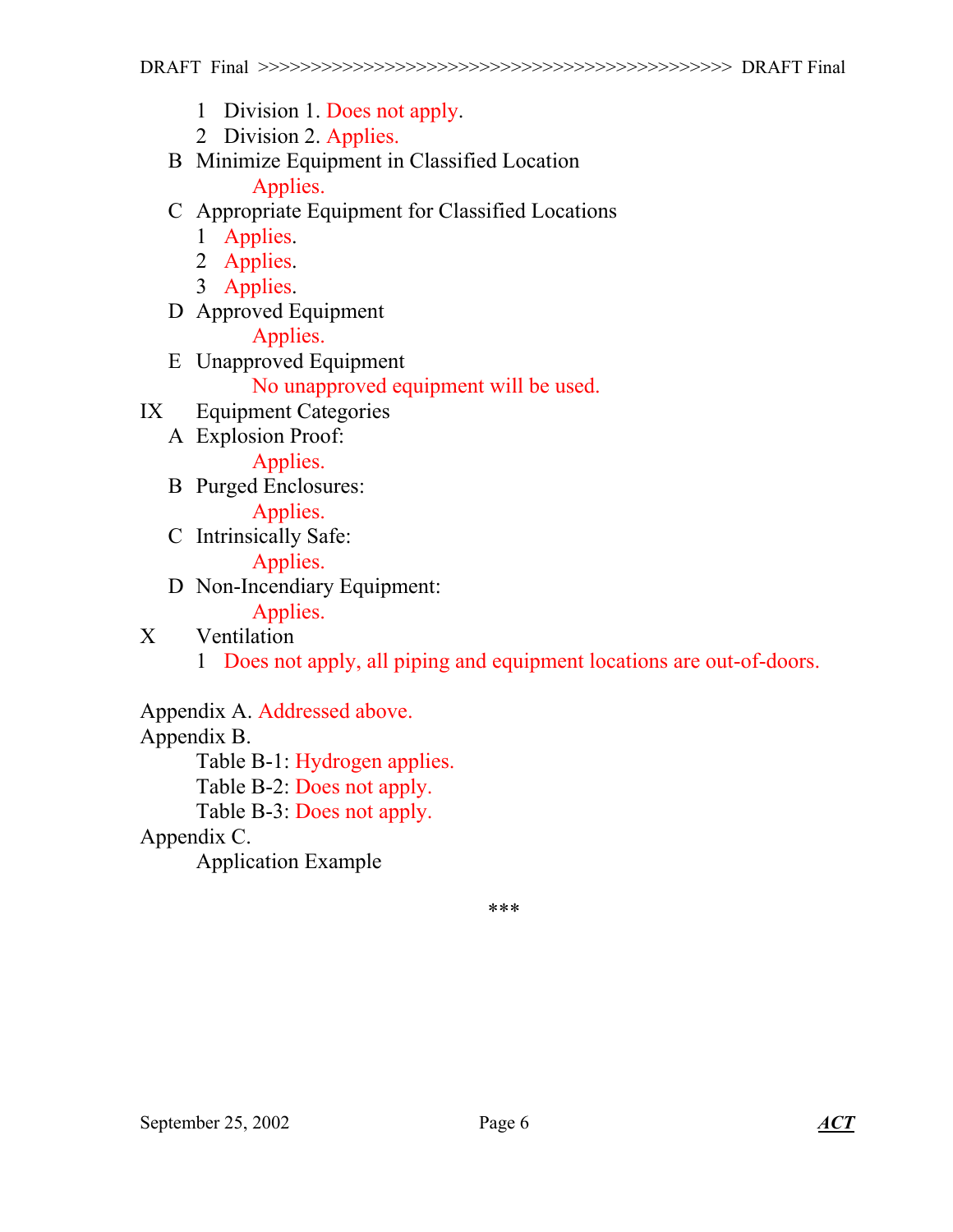BNL OHSG, Flammable Cryogenic Liquids, 5.2.0

*Design Comment by section and as appropriate follows. Note that though the original text may be truncated below for readability, the full meaning of the original applies.* 

I. Introduction II. Scope III. Responsibilities IV. Required Reviews and Procedures for the Admission and Maintenance of Flammable Cryogenic Fluids in Experimental Areas

A through C: Full Compliance

D. Does not apply.

V. General Precautions for Liquid Hydrogen Areas

A. NFPA 50B:

*The referenced NFPA 50B, Liquefied Hydrogen Systems at Consumer Sites document, is addressed in a later section of this report in great detail.* 

B. Liquid Hydrogen Area Safety:

Full compliance.

C. Building Requirements

No  $G/LH_2$  installation will be made in a building.

A. Equipment

B. Operation of the Equipment

1. Monitored by a qualified operator

*A CSC exemption from emptying the LH2 from the Circulator/HE over night will be sought. It is less safe and counterproductive to empty/warm the HE if the equipment will run again the next morning.* 

2. Full compliance.

3. Full compliance.

VI. Operating Regulations for Liquid Oxygen

1 A through D: Does not apply.

VII Transportation of Flammable Cryogenic Liquid Containers

A through D: Full Compliance, as they apply.

\*\*\*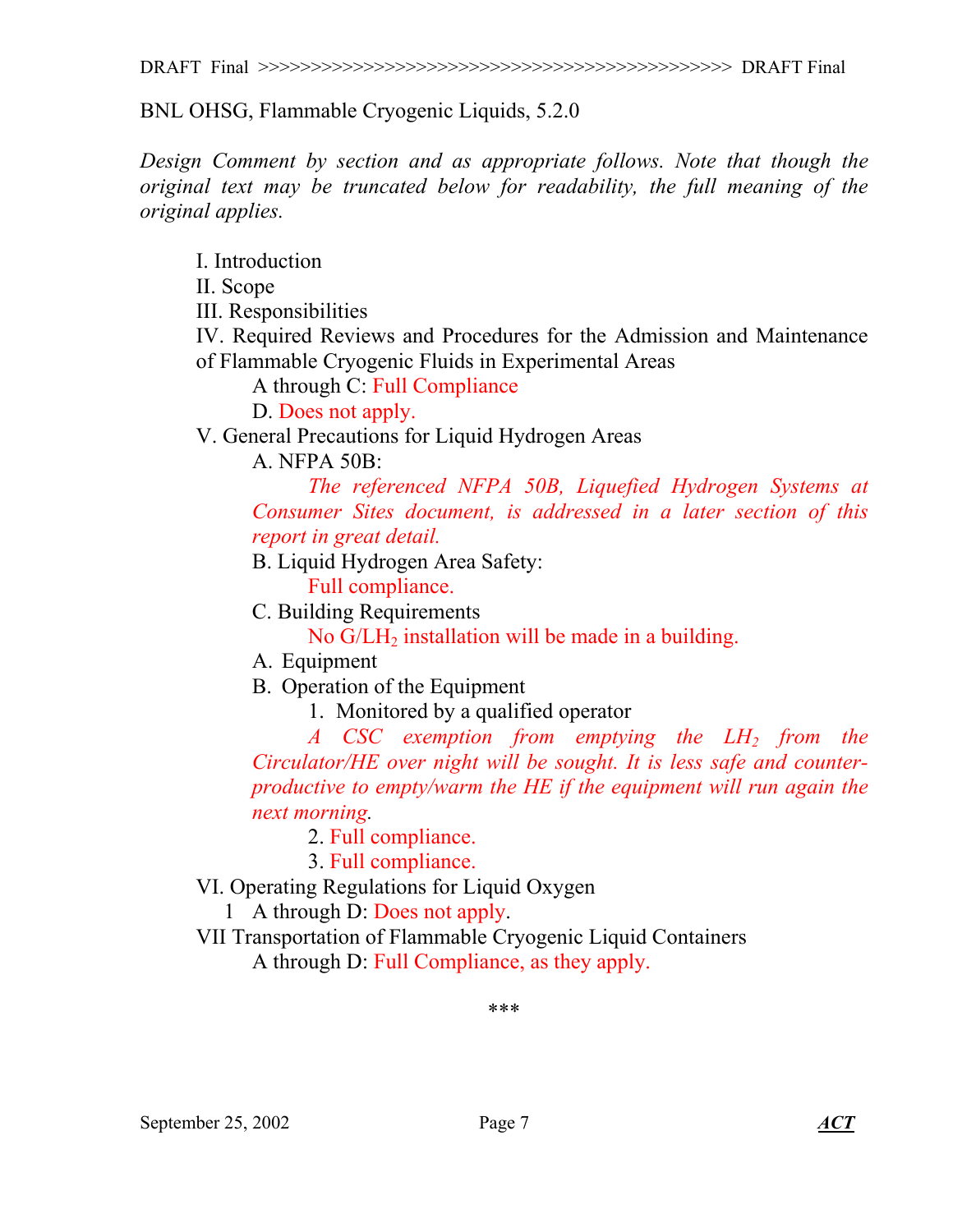### NFPA 50B, Standard for Liquefied Hydrogen Systems at Consumer Sites, 1999 NFPA

*Design Comment by section and as appropriate follows. Note that though the original text may be truncated below for readability, the full meaning of the original applies.* 

- 1 General Information
	- 1.1 Scope
		- 1.1.1 Application
		- 1.1.2 Non-Application
	- 1.2 Retroactivity
	- 1.3 Definitions

## 2 Design of Liquefied Hydrogen Systems

- 2.1 Containers
	- 2.1.1 Hydrogen Containers shall comply with:
		- a) ASME Section VIII: Full Compliance.
		- b) Portable containers with steel supports in excess of 18". N/A
	- 2.1.2 Permanently installed containers
	- 2.1.3 Container markings: Full compliance.
- 2.2 Pressure Relief Devices
	- 2.2.1 Stationary liquefied hydrogen containers shall be equipped with CGA S-1.3 relief devices. Full Compliance.
	- 2.2.2 Portable liquefied hydrogen containers complying with DOT. Full compliance.
	- 2.2.3 Pressure relief device discharge unobstructed, outdoors without impingement of escaping liquid or gas on the container, adjacent structures or personnel. Full compliance.
	- 2.2.4 Pressure relief devices and vent piping shall be designed so that moisture cannot collect and freeze to interfere with the proper function of the device.

Full compliance.

2.2.5 Pressure relief devices shall be provided in piping wherever liquefied hydrogen could be trapped between closures.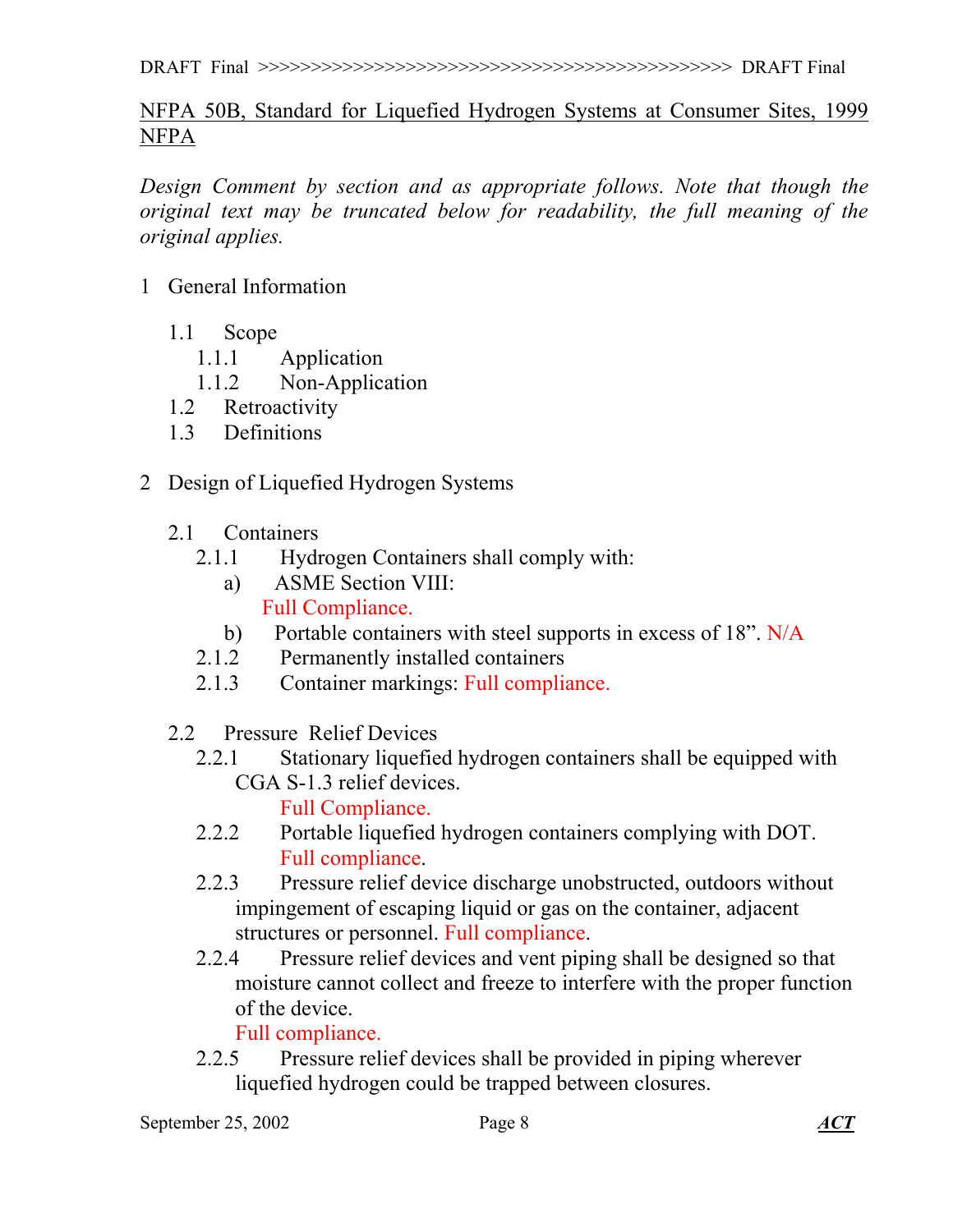Full compliance.

- 2.2.6 A sign shall be placed on the container near the pressure relief valve stack, on the vent stack that warms against spraying water on, or in the vent opening. Full compliance.
- 2.3 Piping, Tubing and Fittings
	- 2.3.1 Piping, tubing and fittings, and gasket and thread sealant service, thermal expansion and contraction of piping systems when exposed to temperature fluctuations of ambient to liquefied hydrogen temperatures. Full compliance.
	- 2.3.2 Piping shall conform to ASME B31.3. Piping operating below 29˚C shall meet impact tests of Chapter III of ASME B31.3 at the minimum operating temperature. Full compliance.
	- 2.3.3 Joints shall be welded or brazed or by use of flanged, threaded, socket, slip, or suitable compression fittings. Brazing materials shall have a melting point above 1000˚F. Full compliance.
	- 2.3.4 Provide a means to minimize the exposure of personnel to low temperature piping and to prevent air condensates from contacting the piping, structural members, and surfaces not suitable for cryogenic temperatures. Insulation shall be noncombustible with a vapor tight outer seal covering to prevent condensation and oxygen enrichment in the insulation. The insulation material and outer shield shall be adequate to prevent self-attrition in normal operating conditions.

The LH<sub>2</sub> portion of the system will have VJ and MLI and no foam insulation. The vented gas will be warmed by a water-gas heat *exchanger before traveling to the vent stack.* 

2.3.5 Uninsulated piping and equipment operating at liquefied hydrogen temperatures shall not be installed above asphalt surfaces or other combustible materials to prevent their contact with liquid air. Full compliance. *The LH2 vaporizer will be fitted with a full sized drip* 

*pan for heavy vaporizer duty.* 

- 2.4 Equipment Assembly
	- 2.4.1 Valves, gauges, regulators and all other accessories shall be suitable for liquefied hydrogen service pressures and temperatures. Full compliance.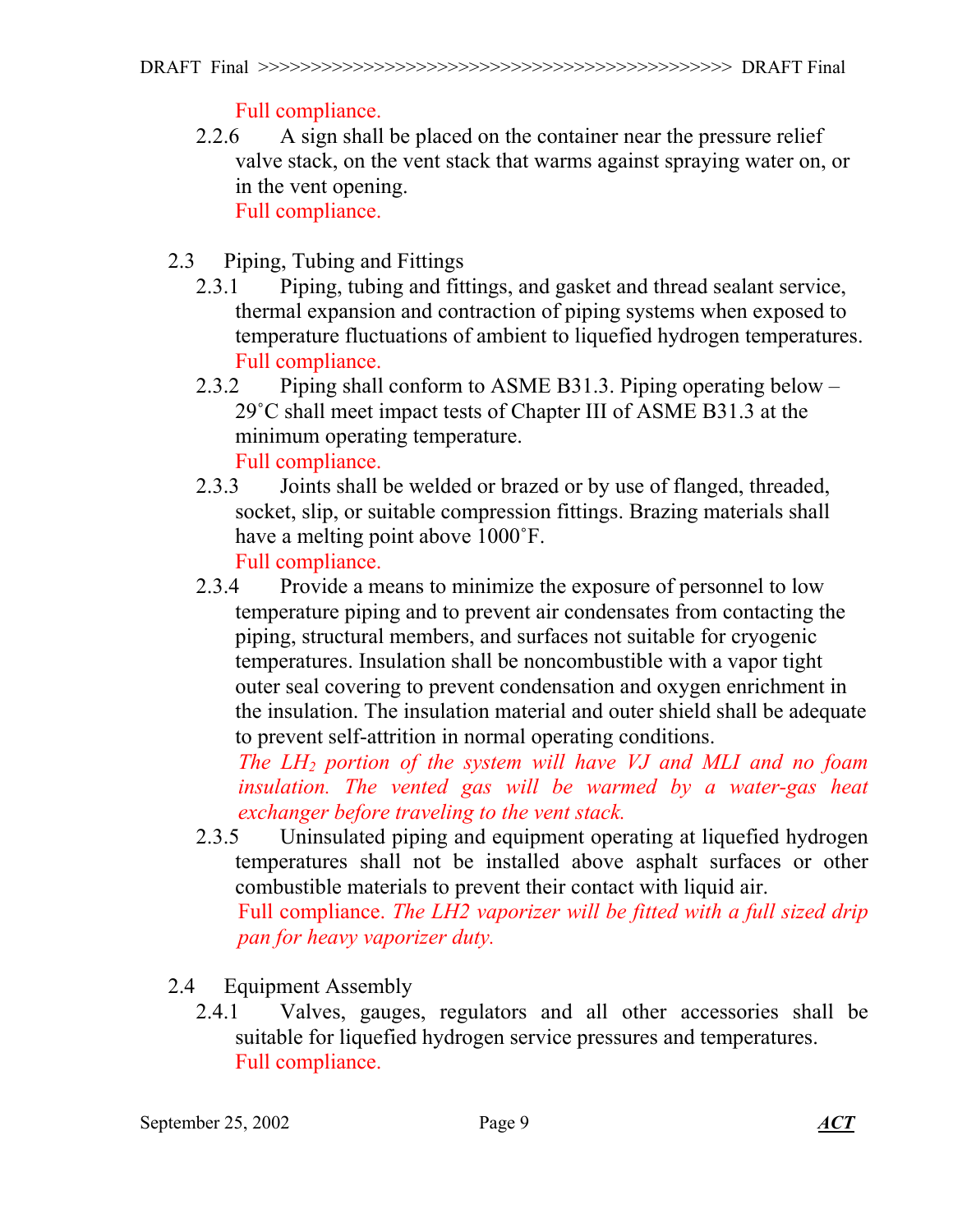2.4.2 Personnel familiar with their proper installation practices, construction and use shall supervise the installation of liquefied hydrogen systems.

Full compliance.

2.4.3 Storage containers, piping, valves, regulating equipment and other accessories shall be readily accessible and protected against physical damage and tampering. A shutoff valve shall be located in the liquid product withdrawal line(s) as close to the container as possible. On containers of over 2000-gal capacity, this shutoff valve shall be able to be operated by remote control with no connections, flanges, or other appurtenances (other than a welded manual shutoff valve) allowed in the piping between the shutoff valve and its connection to the inner container.

Full compliance.

- 2.4.4 Cabinets and housings containing hydrogen control equipment shall be ventilated to prevent any accumulation of hydrogen gas. Full compliance.
- 2.5 Testing
	- 2.5.1 After installation, all field-erected (all) piping shall be tested and proved hydrogen (helium) gas-tight at operating pressure and temperature.

Full compliance.

2.5.2 Containers, if out of service in excess of one year, shall be inspected and tested as outlined in 2.5.1. The pressure relief devices shall be checked to determine if they are operable (repeatable) and properly set.

Full compliance.

- 2.6 Liquefied Hydrogen Vaporizers
	- 2.6.1 The vaporizer shall be (suitably) anchored and its connecting piping shall be sufficiently flexible for the expansion and contraction due to temperature changes. Full compliance.
	- 2.6.2 The vaporizer shall be protected on the hydrogen and heating media sections with pressure relief devices. Full compliance.
	- 2.6.3 Heat used in a liquefied hydrogen vaporizer shall be supplied by utilizing media such as air, steam, water or water solutions. Full compliance.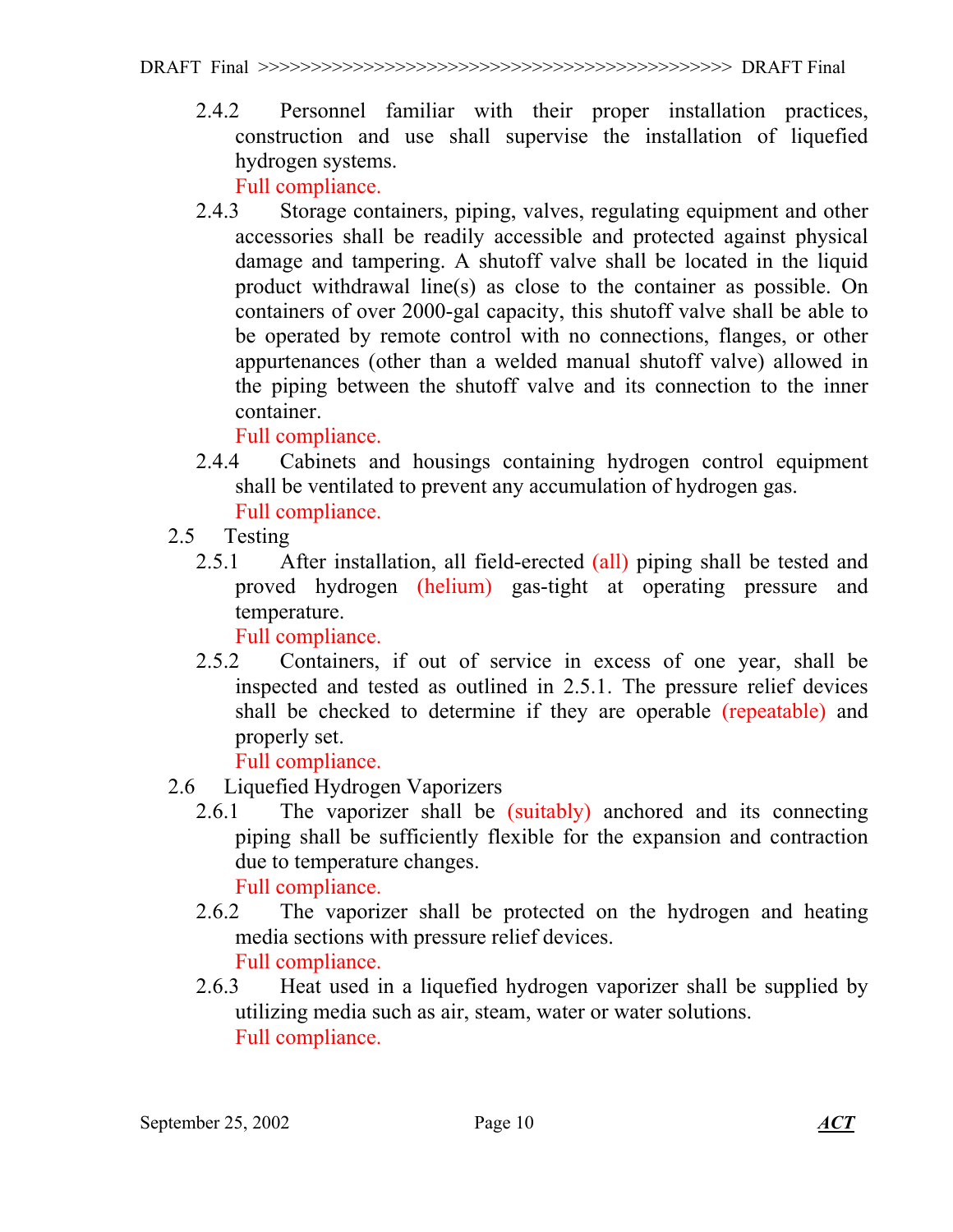- 2.6.4 A low temperature shutoff switch or valve shall be provided in the vaporizer discharge piping to prevent the flow of liquefied hydrogen in the event of the loss of the heat source. Full compliance.
- 2.7 Electrical Systems
	- 2.7.1 Electrical wiring and equipment shall be in accordance with Table 2-7 and Article 501 of NFPA 70, National Electrical Code®. Full compliance.
	- 2.7.2 Exception No. 1: Where equipment approved for Class I, Group B atmospheres is not commercially available, the equipment used shall meet the following requirements:
		- i Purged or ventilated in accordance with NFPA 496, Standard for Purged and Pressurized Enclosures for Electrical Equipment.
		- ii Intrinsically safe
		- iii Approved for Class, I Group C atmospheres.
		- Full compliance.
	- 2.7.3 Table 2-7
		- a) Electrical Area Classification
		- b) Regular connections Div.  $1 \le l$  m
		- c) No regular connections Div. 2  $1m < L < 7m$
- 2.8 Bonding and Grounding
	- 2.8.1 The liquefied container and associated piping (e.g., the delivery truck) shall be electrically bonded and grounded. Full compliance.
- 3 Location of Liquefied Hydrogen System
	- 3.1 General Requirements
		- 3.1.1 The storage containers shall be located so that they are readily accessible to mobile supply equipment and authorized personnel at ground level. (Appropriate) Roadways (right of way) or other means of access for emergency equipment, such as fire apparatus, shall be provided.

Full compliance.

- 3.1.2 Systems shall not be located beneath or where exposed by failure of the following.
	- a) Electric power lines
	- b) Piping containing all classes of flammable and combustible liquids
	- c) Piping containing other flammable gases.
	- d) Piping containing oxidizing materials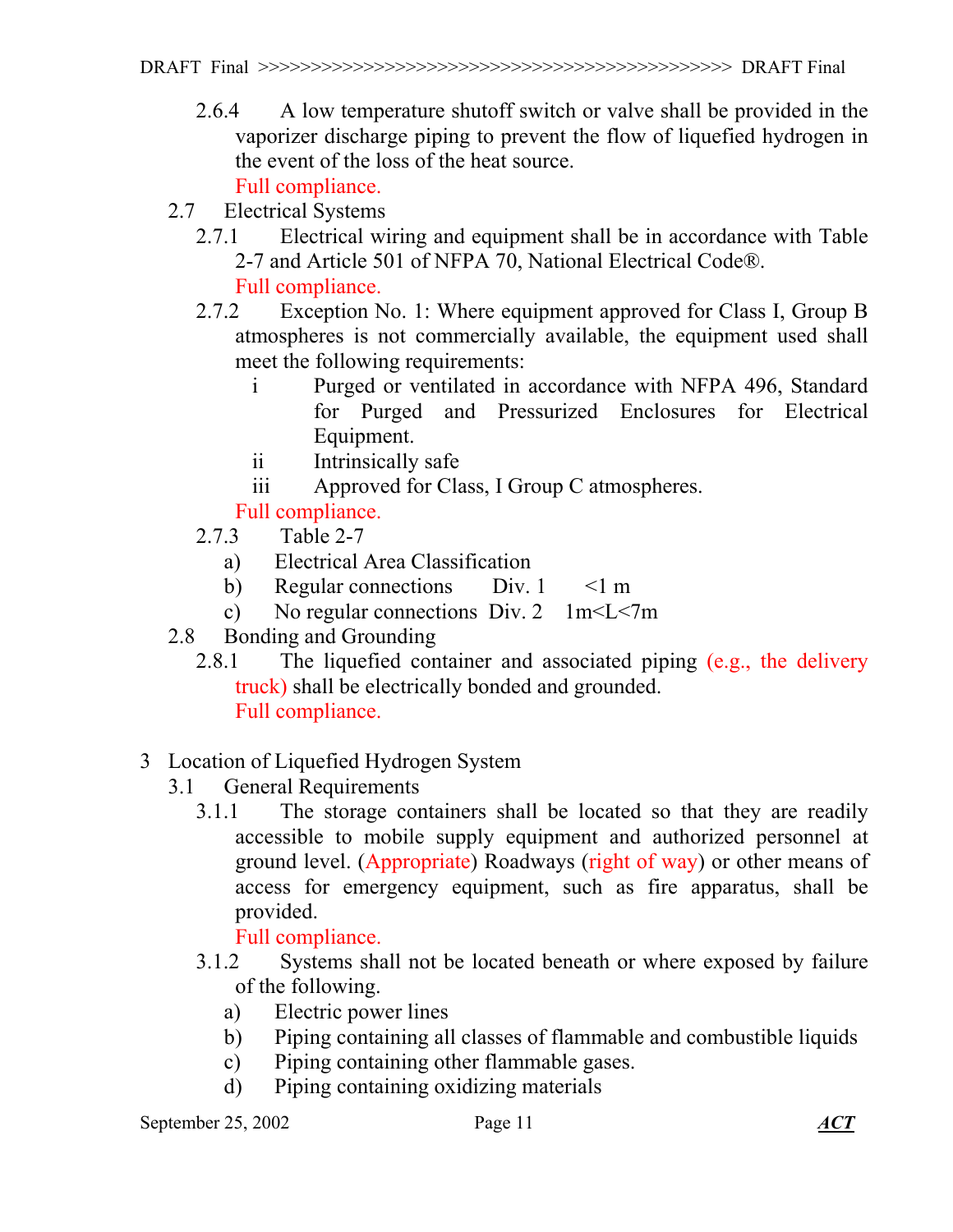### Full compliance.

3.1.3 Where a liquefied hydrogen container is installed on ground level with or lower than the adjacent storage of all classes of flammable and combustible liquid or liquid oxygen, suitable protective means shall be taken to prevent accumulation of liquids within 15.2 m of the liquefied hydrogen container. Protective means shall include diking, diversion curbs, or grading of the flammable and combustible liquid storage or liquid oxygen storage.

Full compliance.

3.1.4 Storage sites shall be fenced and posted to prevent entrance by unauthorized personnel. Sites also shall be placarded as follows:

### LIQUEFIED HYDROGEN FLAMMABLE GAS NO SMOKING – NO OPEN FLAMES

## Full compliance.

3.1.5 If liquid hydrogen is located (as specified in table 3-2.1) in a separate building, in a special room, or inside a building where not in a special room or exposed to other occupancies. Containers shall have the pressure relief devices vented unobstructed to the outdoors at a minimum elevation of 7.6 m above grade to a safe location as required in 2-2.3

### Full compliance.

- 3.2 Specific Requirements
	- 3.2.1 The location of liquefied hydrogen storage, as determined by the maximum total quantity of liquefied hydrogen, shall be in the order of preference indicated by in Table 3-2.1

Table 3-2.1

- a) This table is limited to liquefied hydrogen capacities of up to 600 gallons.
- b) The 200-gallon E951 Circulator/HE is limited by the requirements of this Table to Outdoor, Separate Building or Special Room locations.
- c) Table 3-2.1 Note: Note that this table does not apply to storage in dewars used in laboratories for experimental purposes.
- d) Full compliance.
- 3.2.2 The maximum distance in feet from liquefied hydrogen of indicated storage capacity located either outdoors, in a separate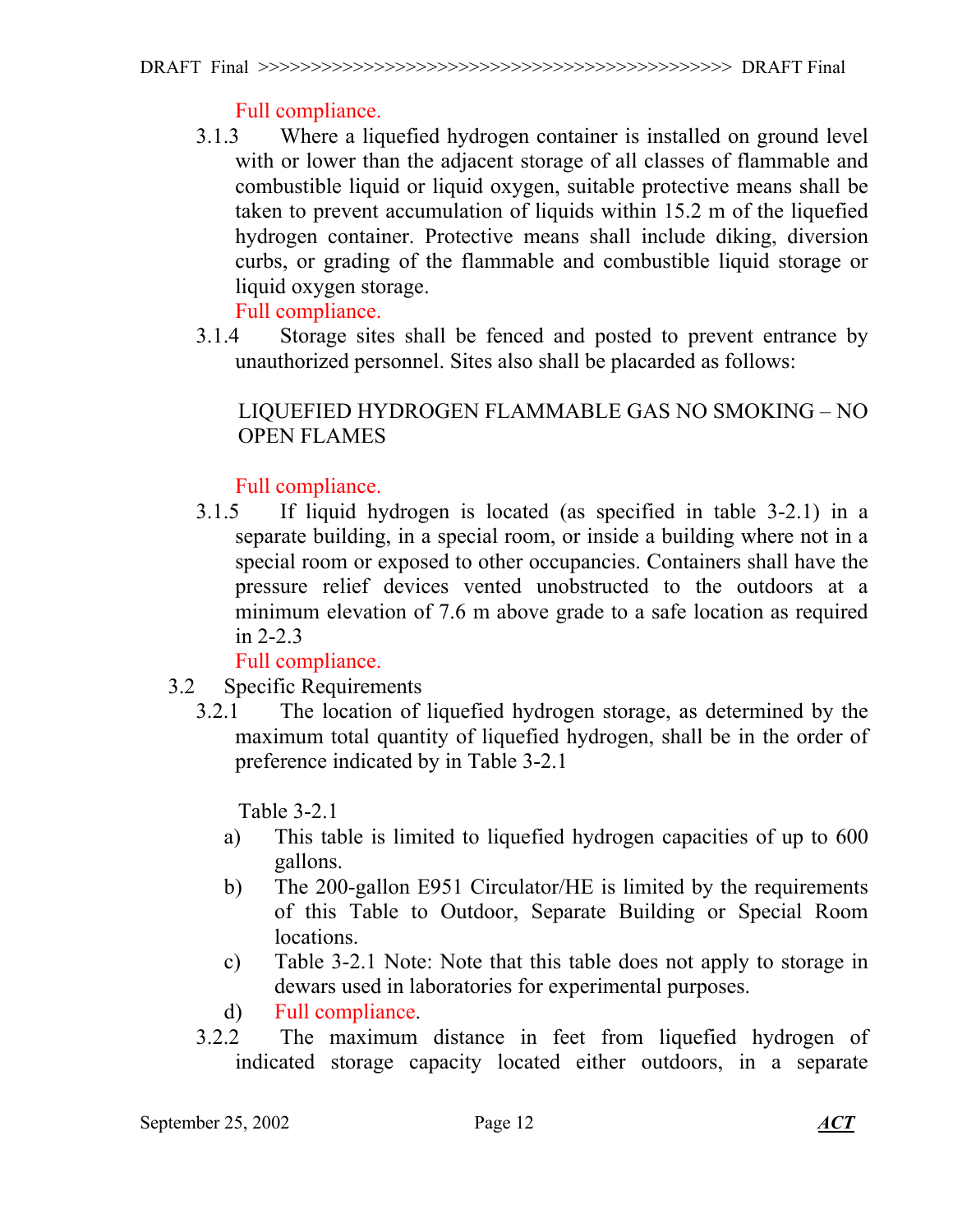building, or in a special room to any specified exposure shall be in accordance with table 3-2.2

- *a) Exception: The distances in (line) numbers 1,4,6,7,8 and 11 shall be permitted to be reduced by 2/3, but not to less than 1.5 m for insulated portions of the system. For uninsulated portions of the system, the distances shall be permitted to be reduced by the use of protective structures having a minimum fire resistance rating of 2 hours. The protective structure or of the insulated liquefied hydrogen tank shall interrupt the line of sight between uninsulated portions of the liquefied hydrogen storage system and the exposure.*
- b) Table 3-2.2 Minimum Distance from Liquefied Hydrogen Systems to Exposures (in feet)
	- i Buildings and structures

Wall(s) adjacent to system constructed of non-combustible materials

Sprinklered building or structure with combustible contents or structure or unsprinklered building or structure having non-combustible contents.

39.63-3500 gal: 5 feet (Applies)

3501-15,000 gal: 5 feet (Applies)

Unsprinklered building or structure with combustible contents.

Adjacent wall(s) with fire resistance rating less than 3 hours.

39.63-3500 gal: 25 ft (16.7 ft) (N/A)

3501-15,000 gal: 50 ft (34 ft) (N/A)

Adjacent wall(s) with fire resistance rating of 3 hours or more.

39.63-3500 gal: 5 feet (Applies)

3501-15,000 gal: 5 feet (Applies)

Walls adjacent to the system constructed of combustible materials.

Sprinklered building or structure. 39.63-3500 gal: 50 feet (34 ft) (N/A) 3501-15,000 gal: 50 feet (34 ft) (N/A) Unsprinklered building or structure. 39.63-3500 gal: 50 ft (34 ft) (N/A)

3501-15,000 gal: 75 ft (50 ft) (N/A)

ii Wall Openings

Openable (doors, vents)

September 25, 2002 Page 13 *ACT*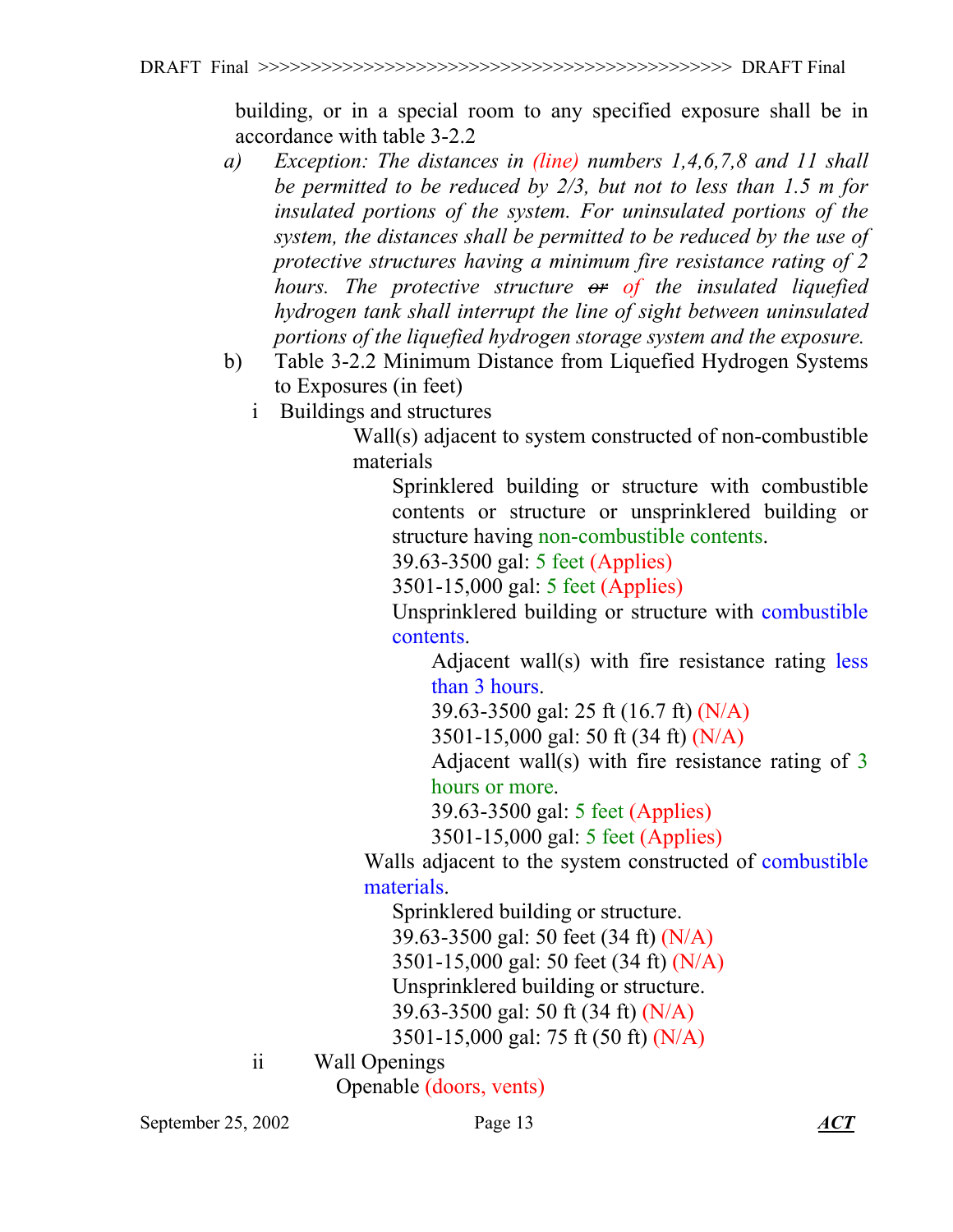39.63-3500 gal: 75 ft (N/A) 3501-15,000 gal: 75 ft (N/A)

Unopenable

39.63-3500 gal: 25 ft (N/A) 3501-15,000 gal: 50 ft (N/A)

*There are no wall openings in the structure (assembly of shielding blocks) that are within 75 feet face any building/structure. The nearby building structure wall openings (doors) are completely line-of-sight shielded from the liquefied hydrogen storage containers and 32 ft (man door) and 28 ft (rollup door) away from the nearest LH2 storage/delivery point as-the-crow-flies. The positive position layout argument made here is one of shield block (blockhouse) containment.*

iii Air Compressor intakes or inlets for air conditioning or ventilating equipment.

39.63-3500 gal: 75 feet (N/A)

3501-15,000 gal: 75 feet (N/A)

*A survey will be made and any offending intakes or inlets in adjacent building walls will be closed if inactive or relocated if active.*

iv All classes of flammable and combustible liquids (above ground and vent or fill openings if below ground)(see 3-1.3)

39.63-3500 gal: 50 ft (34 ft) (N/A) 3501-15,000 gal: 75 ft (50 ft) (N/A) *There are no, or will be no, flammable and combustible* 

*liquids within these limits.* 

- v Between stationary liquefied hydrogen containers 39.63-3500 gal: 5 feet (Applies) 3500-15,000 gal: 5 feet (Applies)
- vi Flammable gas storage other than hydrogen 39.63-3500 gal: 50 feet (34 ft) (N/A) 3501-15,000 gal: 75 feet (50 ft) ((N/A)
- vii Liquid Oxygen and other oxidizers (see 3-1.3) 39.63-3500 gal: 75 feet (50 ft) (N/A) 3501-15,000 gal: 75 feet (50 ft) ((N/A)

*There are no Oxygen or other oxidizers within these limits.*  viii Combustible solids

39.63-3500 gal: 50 feet (34 ft) (N/A)

September 25, 2002 **Page 14** *ACT*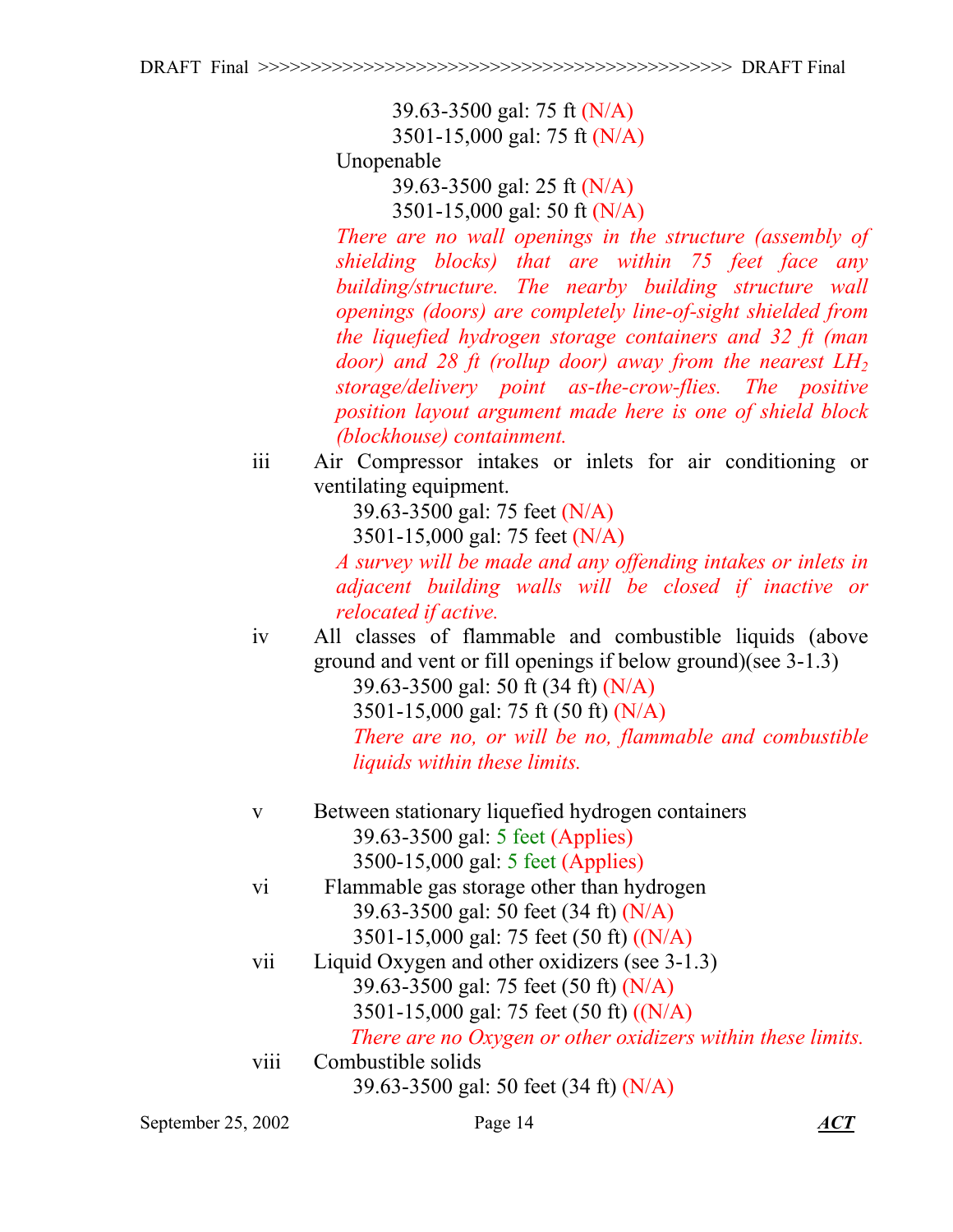3501-15,000 gal: 75 feet (50 ft) ((N/A)

*No combustibles are located within the liquefied hydrogen storage structure (the shielding block, i.e., "blockhouse", assembly). Exposed combustibles (e.g., experimenters trailer) within the specified distance limit can be removed. There is (or can be) no line-of sight to the electrical cables run high and outside on the adjacent building wall, but they are within ca. 25 ft at the closest point of the 14,000 gallon dewar. The blockhouse position argues separation through the interposed shield block walls.* 

- ix Open flames and welding 39.63-3500 gal: 75 feet (N/A) 3501-15,000 gal: 75 feet ((N/A) *There will be no open flames or welding within the specified distance limit.*
- x Places of public assembly 39.63-3500 gal: 75 feet (N/A) 3501-15,000 gal: 75 feet (N/A) *There will be no places of public assembly within the specified distance limit.*
- xi Public ways, railroads and property lines 39.63-3500 gal: 25 feet (16.7 ft) (N/A) 3501-15,000 gal: 50 feet (34 ft) ((N/A) *There will be no places of public ways, railroads and property lines within the specified distance limit.*
- xii Inlet to ground sewers

39.63-3500 gal: 5 feet (N/A) 3501-15,000 gal: 5 feet ((N/A) *There are, will be, no inlet to ground sewers within the specified distance limit.* 

- 3.2.3 Unloading connections on delivery equipment shall not be positioned closer to any of the exposures cited in the Table 3-2.2 than the distances given for the storage system. See 3-2.2, 2 and 8.
- 3.2.4 The minimum distance of the fill container connections from parked vehicles shall be 25 ft. Full Compliance
- 3.3 Handling of Liquefied Hydrogen Inside Buildings Other Than Separate Buildings and Special Rooms.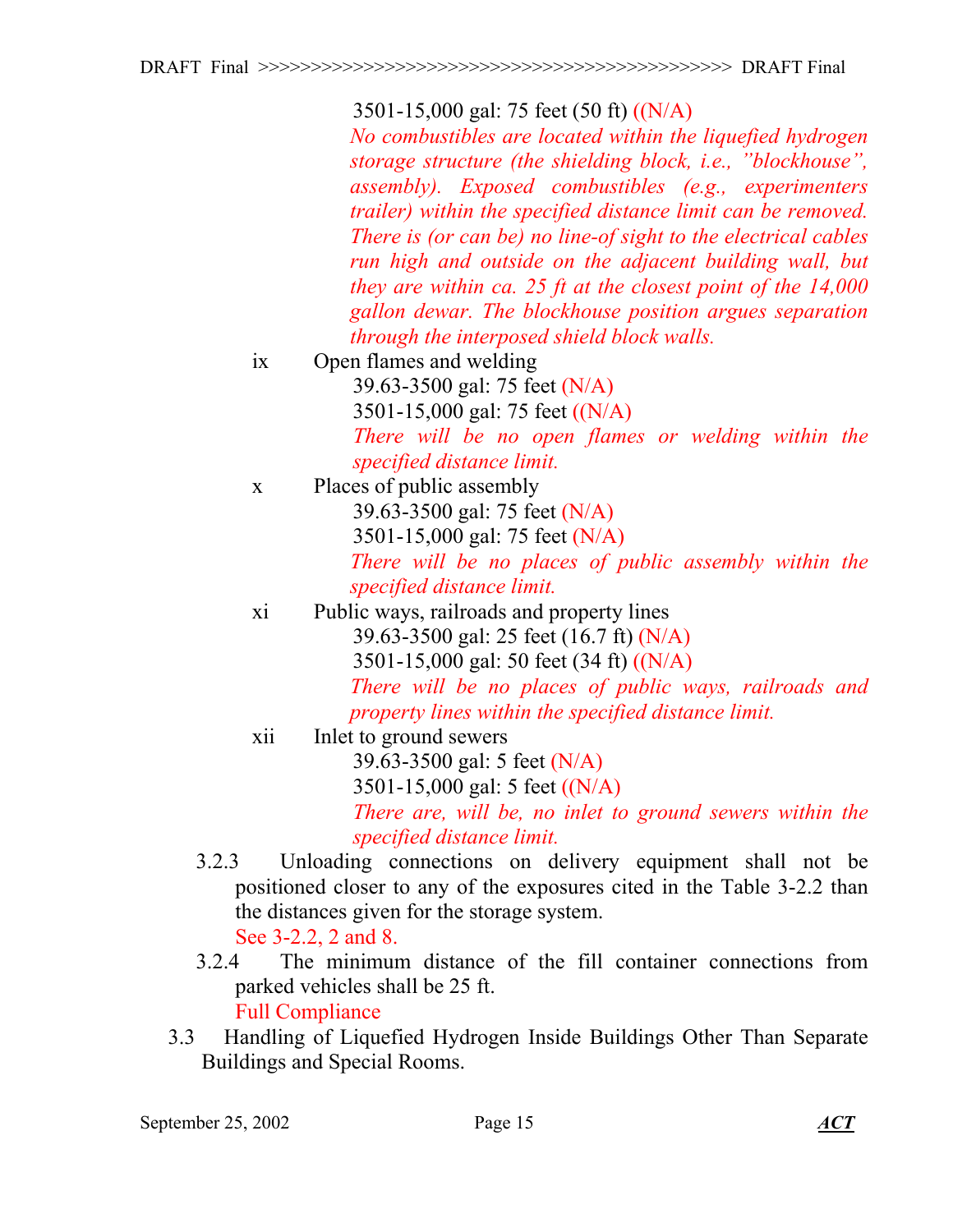### *The listed items (a) through (h) do not apply. All liquefied hydrogen containers and lines are outside.*

- 4 Design Considerations at Specific Locations
	- 4.1 Outdoor Locations
		- 4.1.1 Roadways and Yard surfaces located below liquefied hydrogen piping as well as areas under fill connections and delivery vehicles uninsulated hydrogen piping (vaporizer) from which liquid air can drip shall be constructed of noncombustible materials. For the purposes of this standard, asphalt and bitumastic paving shall be considered combustible. If expansion joints are used, fillers also shall be of noncombustible materials.

### Full Compliance

4.1.2 If walls, roofs, weather shelters, or canopies are provided, they shall be constructed of noncombustible or limited combustible materials.

Full Compliance

- 4.1.3 Electrical wiring and equipment shall comply to Section 2-7. Full Compliance
- 4.1.4 Lighting shall be provided for nighttime transfer operation.
- 4.2 Separate Buildings There are no separate buildings containing liquefied hydrogen.
- 4.3 Special Rooms

There are no special rooms containing liquefied hydrogen.

- 5 Operation
	- 5.1 Operating Instructions
		- 5.1.1 For installations that require any operation of equipment by the user, instructions shall be maintained at operating locations. Full compliance.
	- 5.2 Qualification of personnel
		- 5.2.1 A qualified person shall be in attendance at all times while the mobile supply is being unloaded. Full compliance.
	- 5.3 Securing Equipment
		- 5.3.1 Each mobile liquefied hydrogen supply unit used as part of as hydrogen system shall be secured to prevent movement. Full compliance.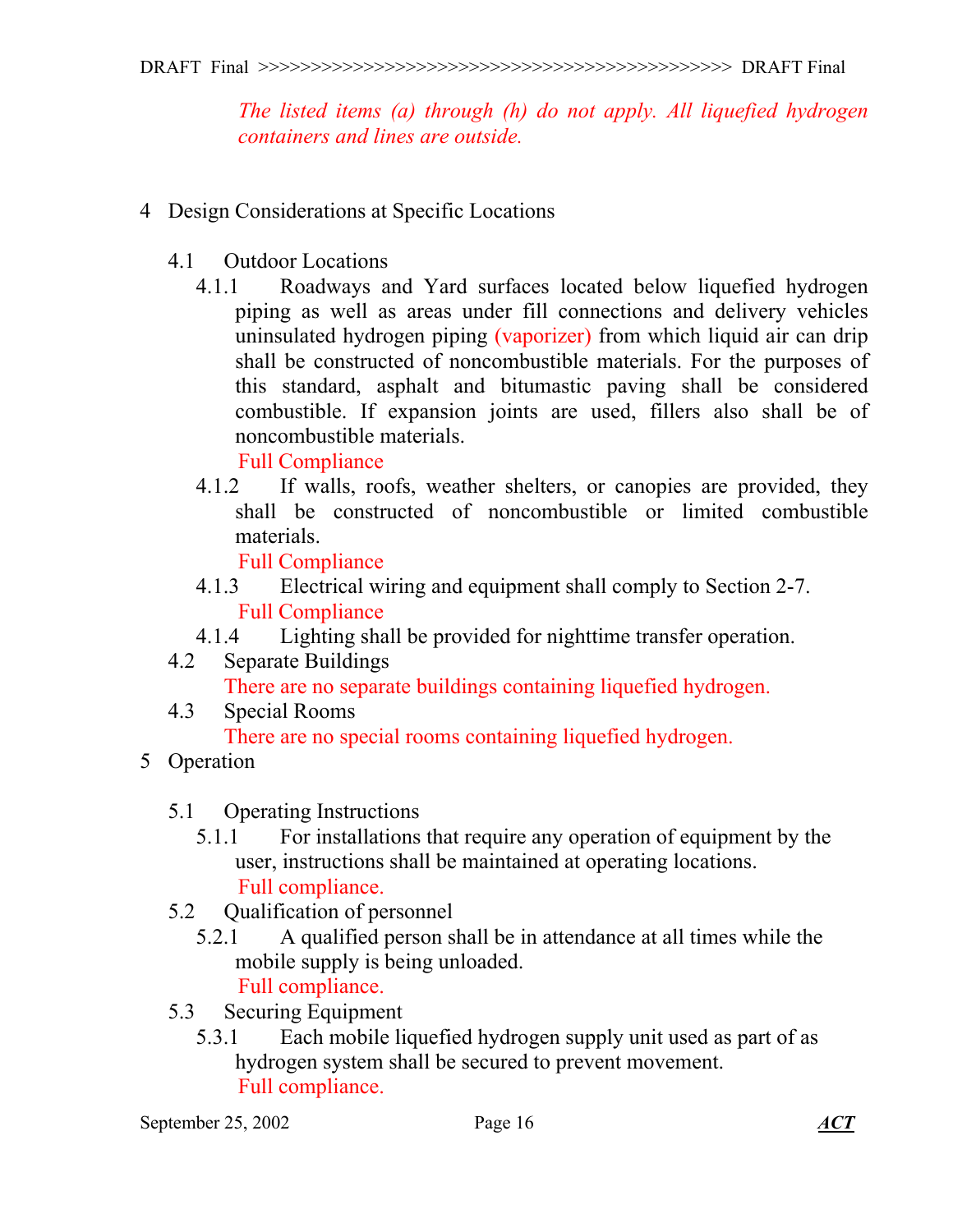## 5.4 Grounding

- 5.4.1 The mobile liquefied hydrogen supply unit shall be grounded. Full compliance.
- 6 Maintenance
	- 6.1 Inspection
		- 6.1.1 Each liquefied hydrogen system installed on consumer premises shall be inspected annually and maintained by a qualified representative of the equipment owner. Full compliance.
	- 6.2 Clearance to Combustibles
		- 6.2.1 Weeds or similar combustibles shall not be permitted within 15 ft of any liquefied hydrogen equipment. Full compliance.
- 7 Fire Protection
	- 7.1 7-1 Cautionary Information
		- 7.1.1 Personnel shall be cautioned that hydrogen flames are practically invisible. Full compliance.
			-
- 8 Referenced Publications
	- 8.1.1 See original text. *Not a part of the requirements of this NFPA document.*

Appendix A Explanatory Material

*See original text. Not a part of the requirements of this NFPA document.* 

Appendix B Physical Properties of liquefied Hydrogen *See original text. Not a part of the requirements of this NFPA document.* 

Appendix C Referenced Publications *See original text. A list of referenced materials.* 

Formal Interpretation *See original text.* 

\*\*\*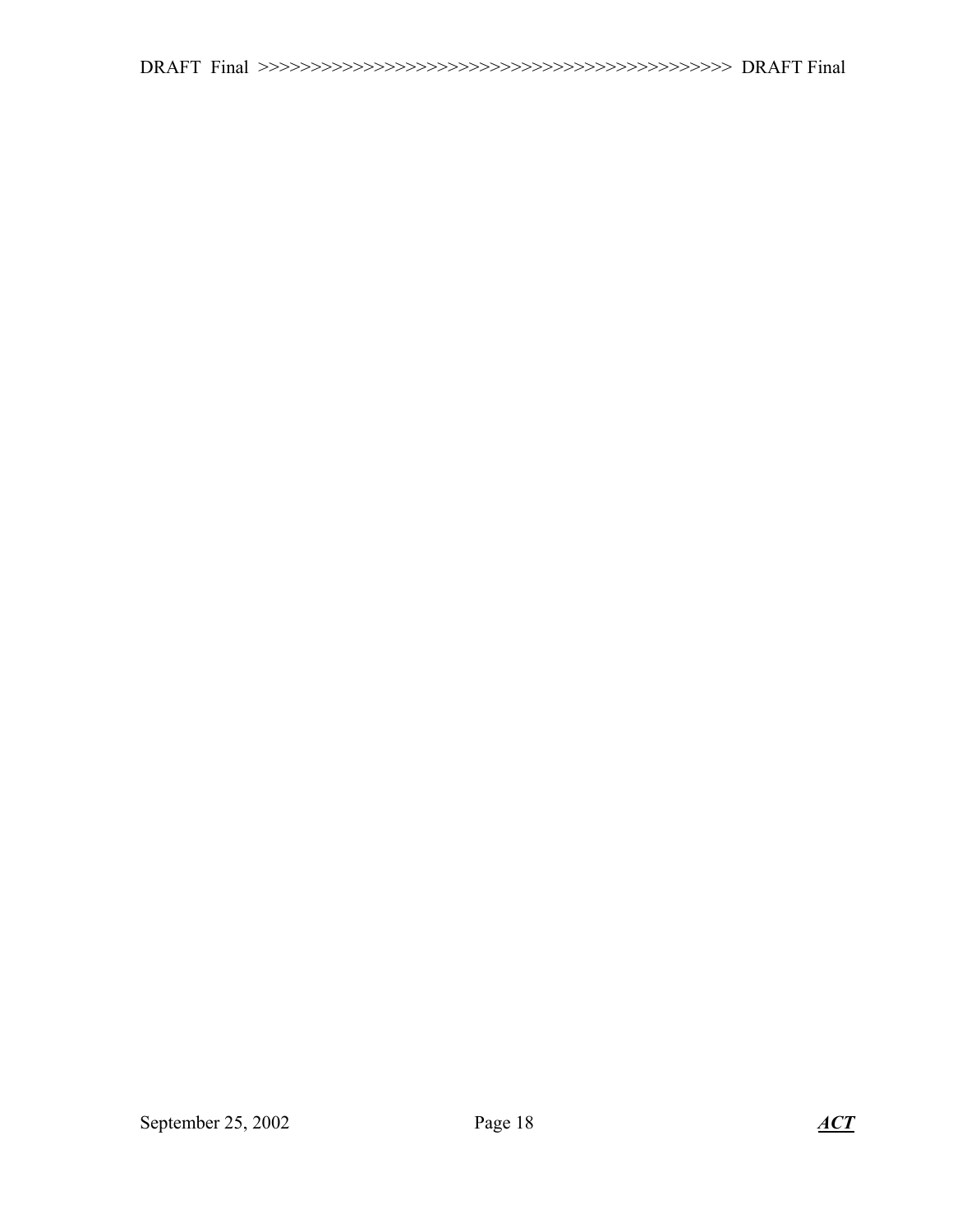### CGA G-5.4-2001, Standard for Hydrogen Piping Systems at Consumer Locations,  $2<sup>nd</sup>$  Edition

*Design Comment by section and as appropriate follows. Note that though the original text may be truncated below for readability, the full meaning of the original applies.* 

- 1 Introduction
- 2 Scope
- 3 Properties of Hydrogen
	- 3.1 Flammability
	- 3.2 Temperature Impact
	- 3.3 Diffusion
	- 3.4 Asphyxiant
	- 3.5 Liquid hydrogen
	- 3.6 Embrittlement
- 4 Piping System Criteria: Full Compliance
	- 4.1 General
	- 4.2 Piping materials
	- 4.3 System components
	- 4.4 Electrical equipment
- 5 Cleaning: Full Compliance
	- 5.1 General
	- 5.2 Cleaning Procedure
	- 5.3 Inspection tests for cleanliness requirements
- 6 Installation: Full Compliance
	- 6.1 General
	- 6.2 Aboveground installation
	- 6.3 Underground installation

Specifically not allowed for liquid hydrogen piping.

- 6.4 Electrical Installation:
- 6.5 Electrical grounding and bonding
- 7 System start-up: Full Compliance
	- 7.1 Inspection
	- 7.2 Testing
	- 7.3 Purging
	- 7.4 Operation
- 8 Maintenance and repair: Full Compliance
	- 8.1 Inspection
	- 8.2 Grounding system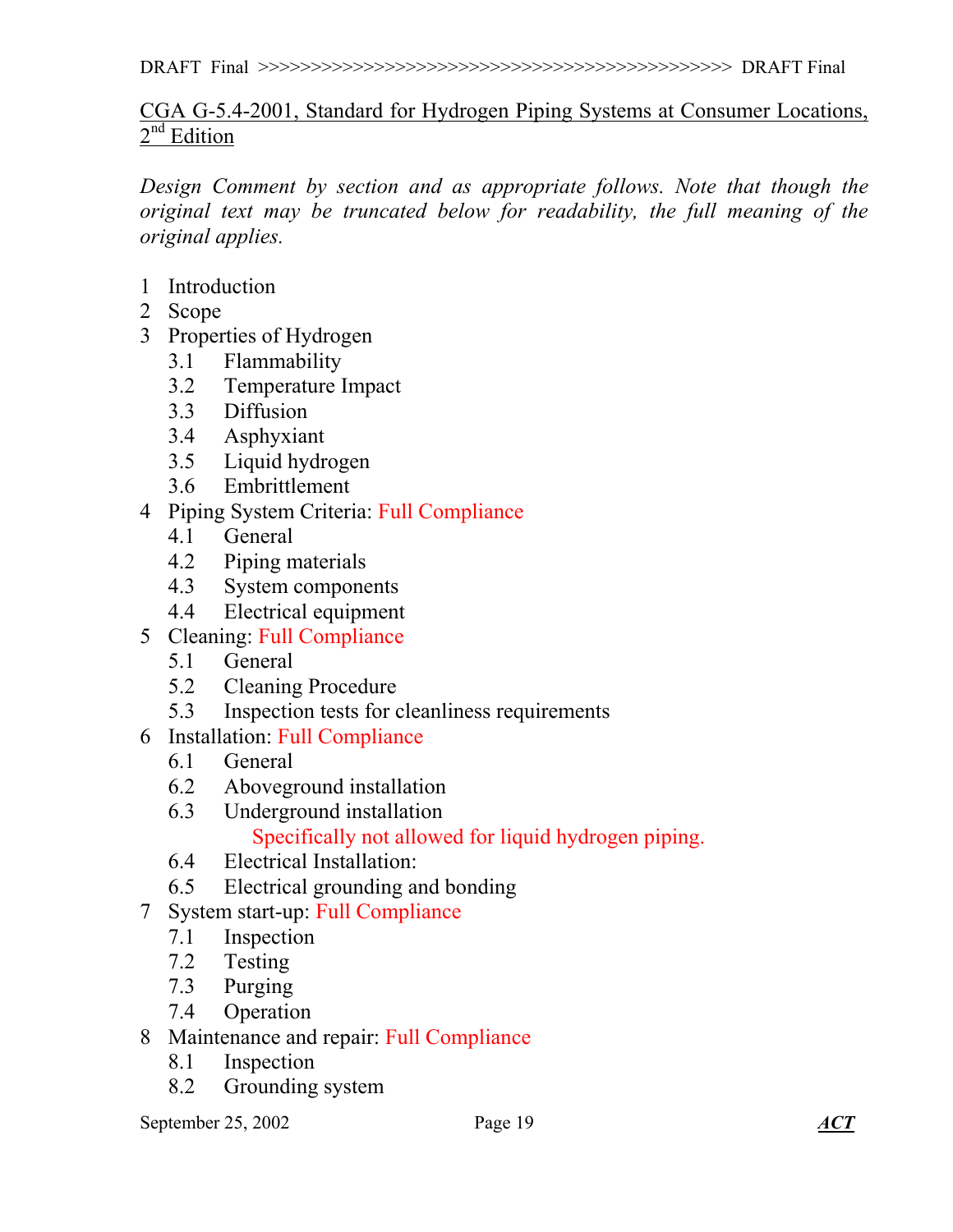- 8.3 Maintenance
- 8.4 Records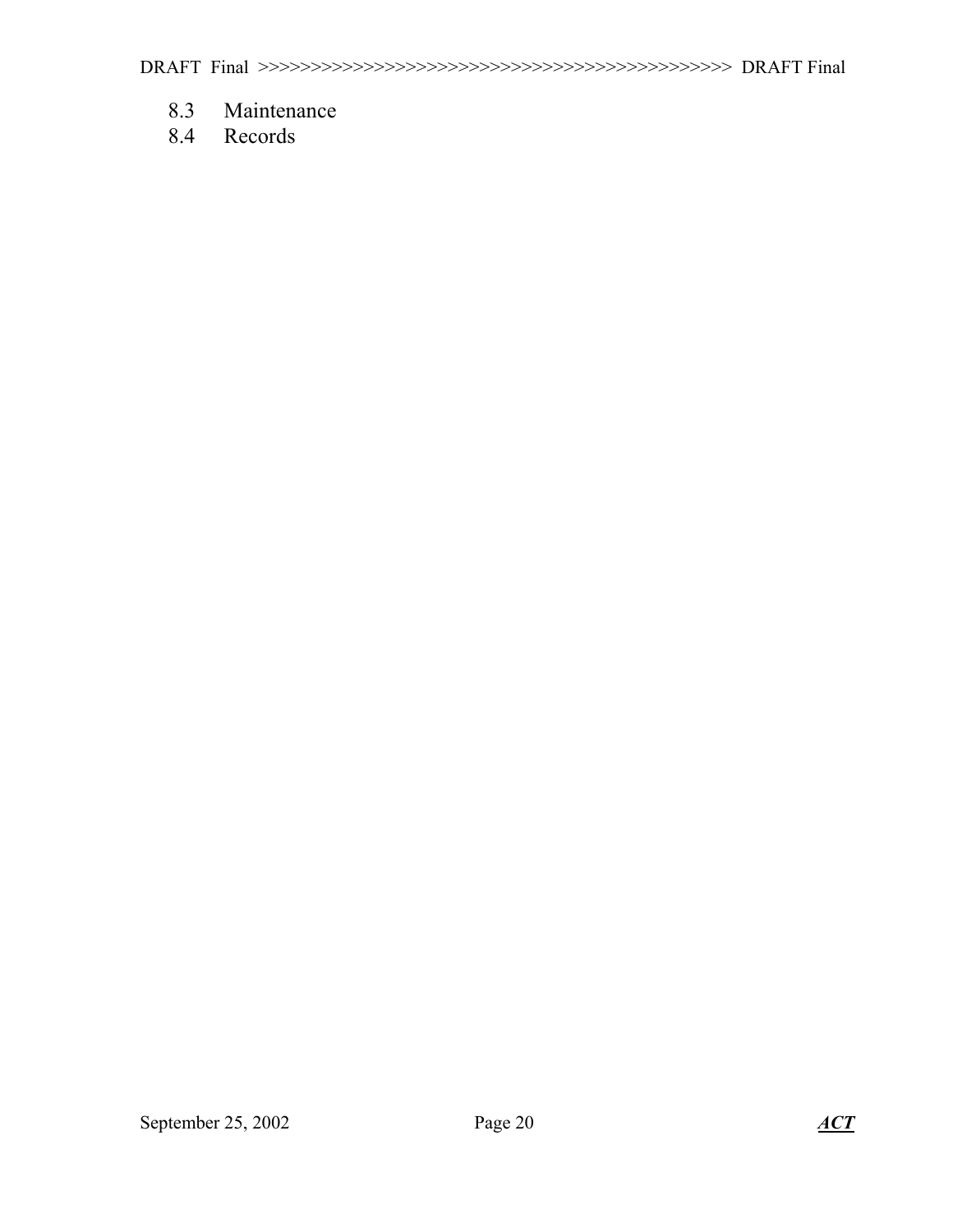### CGA G-5.5-1996, Hydrogen Vent Systems, 1<sup>st</sup> Edition.

*Design Comment by section and as appropriate follows. Note that though the original text may be truncated below for readability, the full meaning of the original applies.* 

- 1 Introduction
- 2 Definitions
- 3 Properties of hydrogen
- 4 General considerations: (Full Compliance)
	- 4.1 Vent system design: Full compliance
	- 4.2 Operational venting
	- 4.3 Emergency venting
	- 4.4 Mechanical considerations
	- 4.5 Fire considerations
	- 4.6 Deflagration/detonation considerations
- 5 Design: (Full Compliance)
	- 5.1 Codes
	- 5.2 Sizing
	- 5.3 Design considerations
	- 5.4 Design
	- 5.5 Materials
	- 5.6 System Components
- 6 Installation: (Full Compliance)
	- 6.1 Installation supervision
	- 6.2 Inspected tested to the code
	- 6.3 Siting requirements
	- 6.4 Piping joints
	- 6.5 Vent piping joints
	- 6.6 Threaded joints
	- 6.7 Brazed connections
	- 6.8 Mechanical fittings
	- 6.9 Mechanical joint conductivity
	- 6.10 Mechanical joint location
	- 6.11 Mechanical joint electrical conductivity
	- 6.12 Uninsulated piping
	- 6.13 Vent pressure test
- 7 Operation: (Full Compliance)
	- 7.1 Manual venting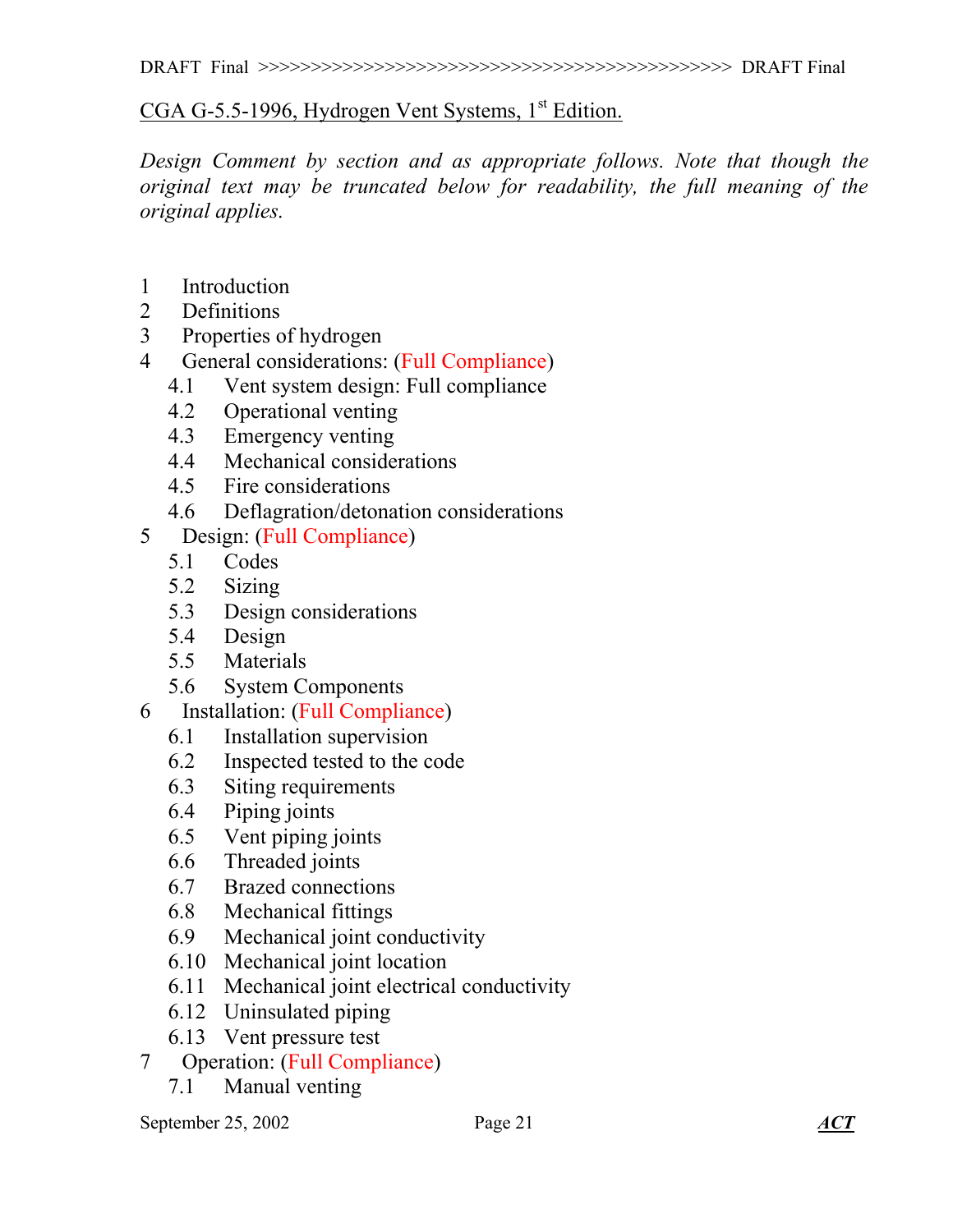- 7.2 Knowledgeable operators
- 7.3 Vent system visual inspection
- 7.4 Vent rates
- 7.5 Venting cold gas
- 7.6 Vaporize before venting
- 8 Maintenance: (Full Compliance)
	- 8.1 Personnel protective equipment
	- 8.2 Visual Inspection
	- 8.3 Physical inspection
	- 8.4 Field repairs
- 9 References:

Figure

Figure 1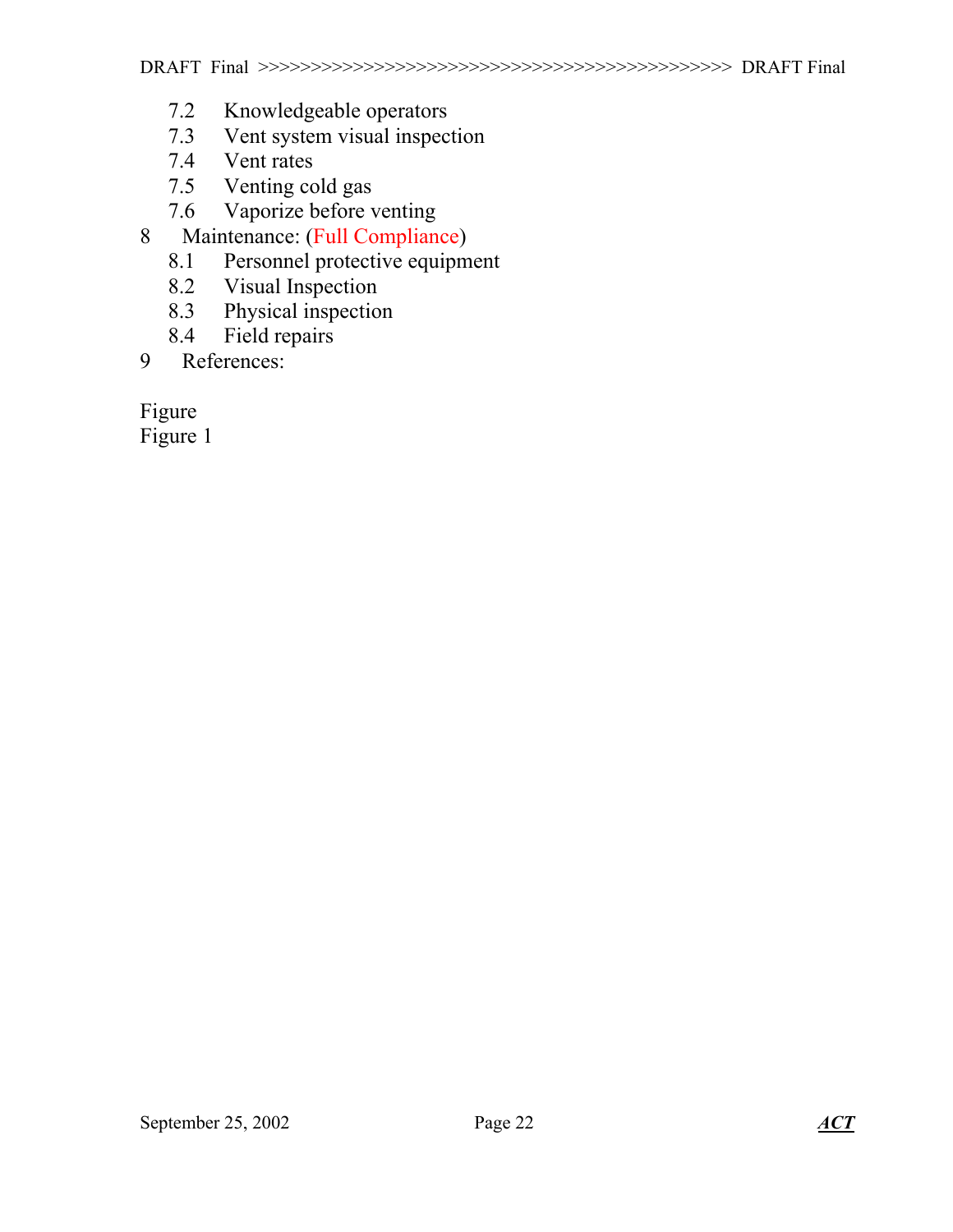Secondary References, cited in the primary references

#### Secondary Reference 7

CFR 1910.103, Hydrogen, current

Cited as a reference in references 5 and 6, see Identified References presented earlier.

CFR 1910.103 provides a slightly different view of storage siting than is available 50 B, but makes no requirements beyond, i.e., more demanding than, NFPA 50 B that I can find.

#### Secondary Reference 8

API Recommended Practice 521, Guide for Pressure-Relieving and Depressuring Systems,  $4<sup>th</sup>$  Edition, March 1997.

 Cited as a reference in reference 6, see Identified References presented earlier.

The Scope of RP521 states, "This recommended practice is applicable to pressure relieving and vapor depressuring systems." As such it deals with vent and flare stacks for those circumstances and generally assumes that the effluent is a hydrocarbon.

Both pressure relieving and vapor depressuring are binary, on-off, flow actions with relatively narrow (4:1) flow ranges. In the E951 flammable gas venting case the flow peaks when the magnet is pulsed and decays exponentially to a minimum flow ca.  $30/1.6 = 18.8$  times smaller.

The RP521 high discharge velocity vent sizing approach<sup>1</sup>, however, is in conflict with the reference 6, CGA G-5.5-1996, Hydrogen Vent Systems,  $L/D \le 60$ vent stack sizing for long stacks to minimize the possibility of stack deflagration and detonation<sup>2</sup>. The  $63'$  vent stack<sup>3</sup> proposed details provided elsewhere, would follow the CGA G-5.5 recommendation until the issue can be studied in greater depth.

 $\overline{a}$ 

<sup>1</sup> High velocities enhance air mixing and reduce the plume length necessary to reach the lower flammability limits.

<sup>2</sup> See CGA G-5.5, Section 5.3 Design Considerations.

Necessary to accommodate the 58" adjacent building roof height.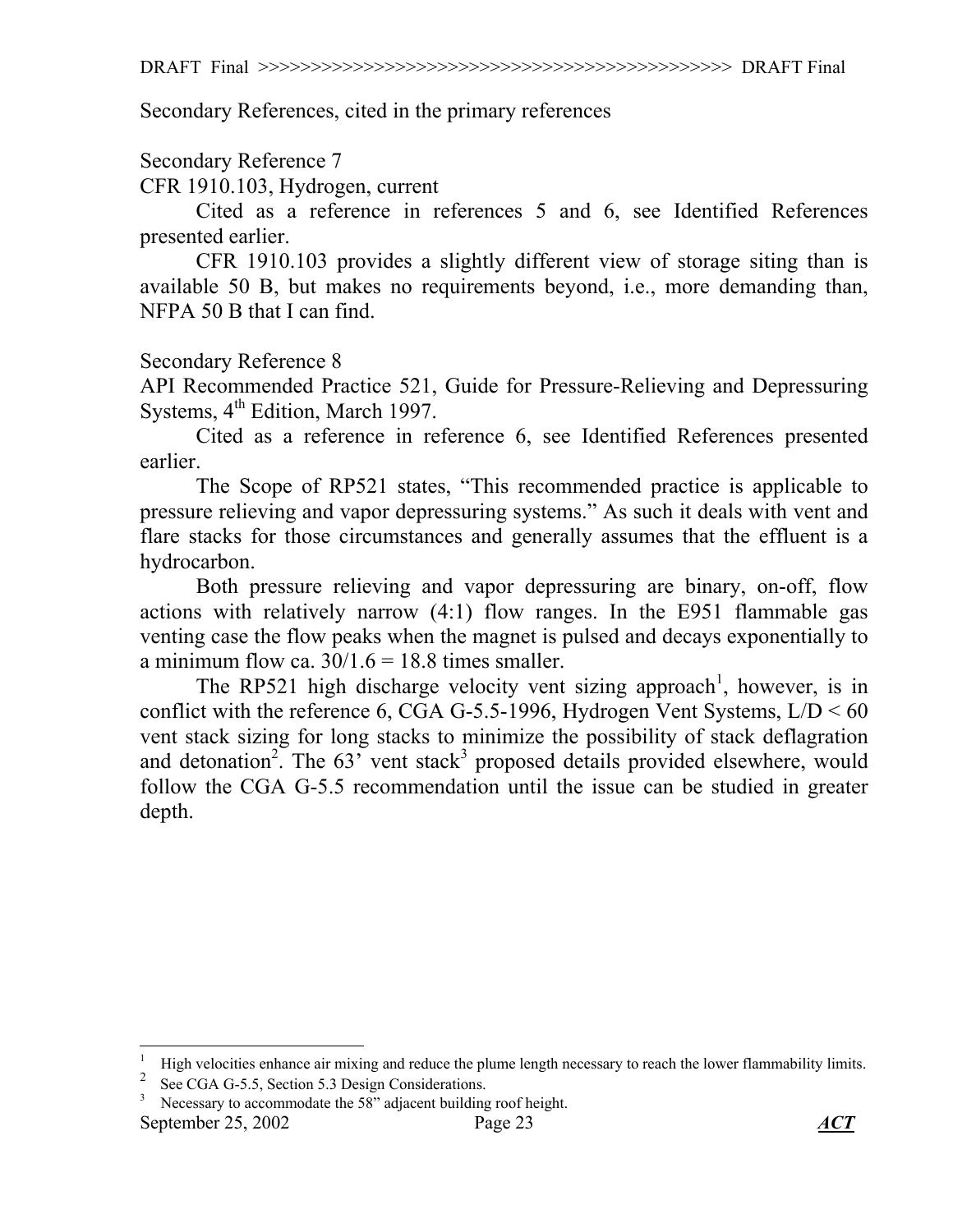## Appendix 1.

Major Interlocks

 It is anticipated that the ODH matters to include those interlocks will discussed separately.

 It is anticipated that reporting fire alarms and hydrogen and motion detectors will monitor the balance of the experimental area. A hood assisted hydrogen detector should be located at two locations: 1). Above and covering the business end of the liquid hydrogen dewar (to 14,000 gallons) and 2). above and covering the Circulator HE (to 200 gallons), the only two places of significant quantities of liquid hydrogen.

 The source dewars should be isolated, the air removed from the actuators of the normally closed liquid nitrogen (RV602) and liquid hydrogen (RV502) dewar valves and an auto dialer inform the necessary authorities immediately if any of the following occur:

1). Any Panic button pushed (buttons locations TBD).

2). Any area Fire Alarm or that of an adjacent area.

3). Any Cryogen level above the alarm condition.

4). Any vessel pressure above the alarm condition.

5). Any measured temperature above the alarm condition.

6). Any process pressure above or below the alarm condition.

7). To include such other interlocks as may be required/specified by the reviewing committees.

 The system will be designed and constructed to fail safe in the case of utility failure and that provision fully tested. The appropriate system and on-call responses will be discussed with the experimenters and the appropriate laboratory designees in the case of each possible utility failure, and a response plan created and implemented.